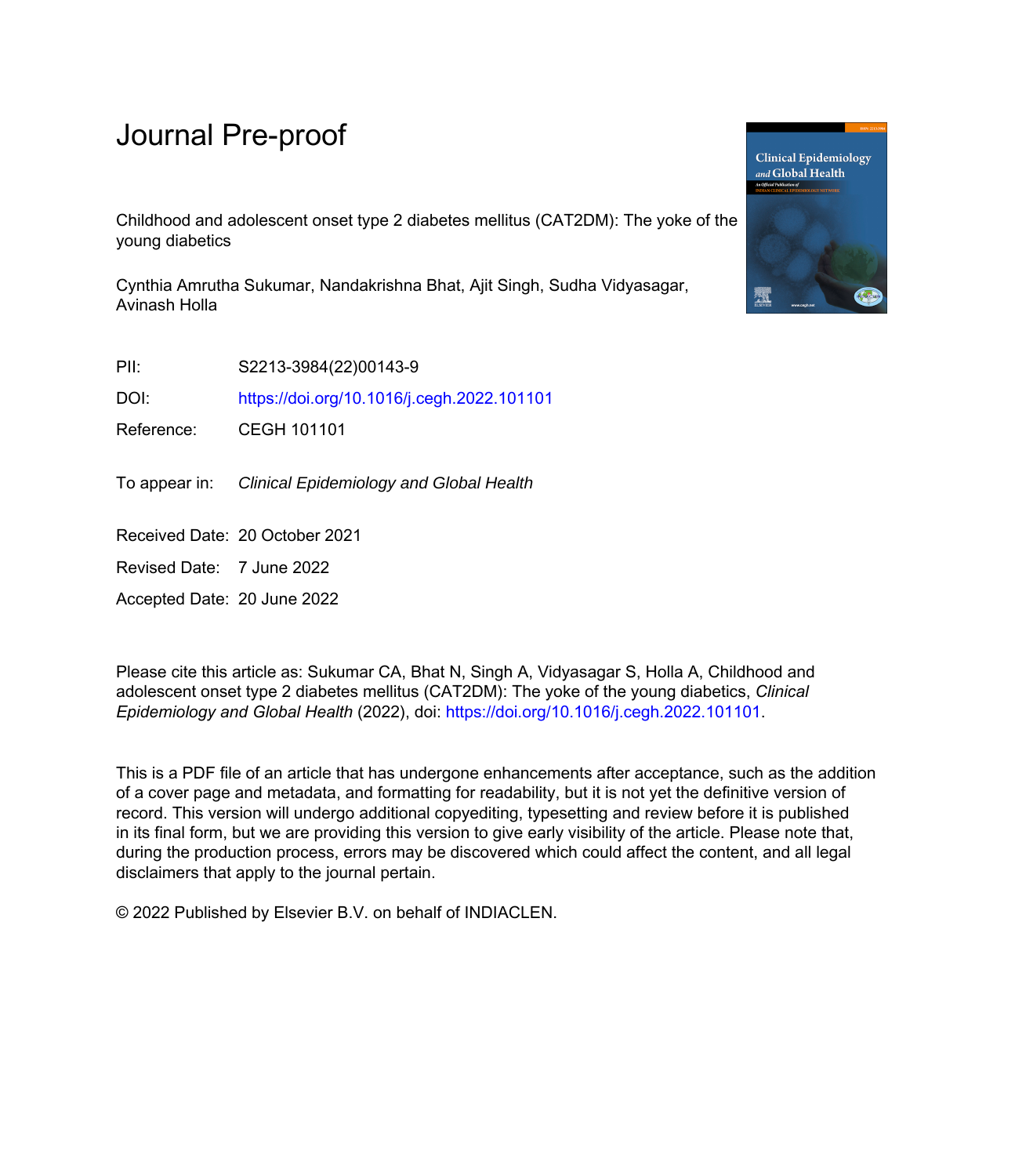# **Childhood and adolescent onset type 2 diabetes mellitus (CAT2DM): The yoke of the young diabetics**

Cynthia Amrutha Sukumar<sup>1</sup>, Nandakrishna Bhat<sup>1</sup>, Ajit Singh<sup>1</sup>, Sudha Vidyasagar<sup>1</sup>, Avinash  $H$ olla<sup>1</sup>

**Running Title –** Young type 2 diabetes in South Indian population

Affiliations –

1. Dr. Cynthia Amrutha Sukumar, MD

Assistant Professor, Department of Medicine, Kasturba Medical College, Manipal, Manipal Academy of Higher Education, Manipal, India – 576104 [cynthiaamrutha@gmail.com](mailto:cynthiaamrutha@gmail.com)

- 2. Dr. Nandakrishna Bhat, MD Assistant Professor, Department of Medicine, Kasturba Medical College, Manipal, Manipal Academy of Higher Education, Manipal, India – 576104 nandaksb@gmail.com
- 3. Dr. Ajit Singh, Ph.D.

Research Associate III, Department of Medicine, Kasturba Medical College, Manipal, Manipal Academy of Higher Education, Manipal, India – 576104 ajitjsingh.mcops@gmail.com

- 4. Dr. Sudha Vidyasagar, MD Professor, Department of Medicine, Kasturba Medical College, Manipal, Manipal Academy of Higher Education, Manipal, India – 576104 vsagar33@gmail.com nrutn[a](mailto:ajitjsingh.mcops@gmail.com)@gmail.com<br>
akrishna Bhat, MD<br>
Professor, Department of Medicine, Kasturba Medical Co<br>
Academy of Higher Education, Manipal, India – 576104<br>
<u>@gmail.com</u><br>
Singh, Ph.D.<br>
Associate III, Department of Medicine, Kasturba
- 5. Dr. Avinash Holla, Ph.D. Research Scholar, Department of Medicine, Kasturba Medical College, Manipal, Manipal Academy of Higher Education, Manipal, India – 576104 [holla.avinash@gmail.com](mailto:holla.avinash@gmail.com)

# **Correspondence to –**

Dr. Sudha Vidyasagar, MD Professor, Department of Medicine, Kasturba Medical College, Manipal, Manipal Academy of Higher Education, Manipal, India – 576104 [vsagar33@gmail.com](mailto:vsagar33@gmail.com) +91 9880083580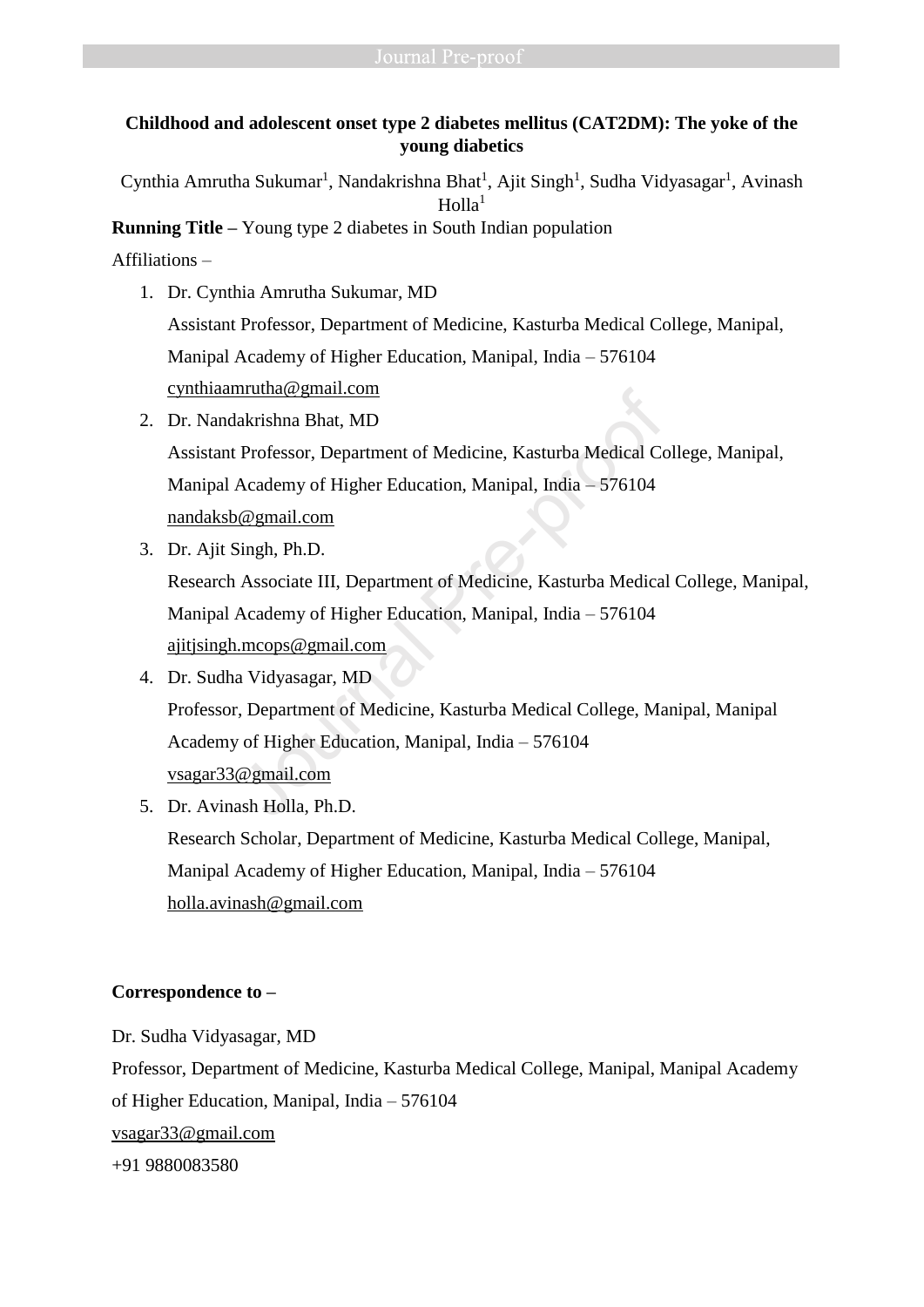# **Childhood and adolescent onset type 2 diabetes mellitus (CAT2DM): The yoke of the young diabetics**

## **Highlights of the study**

- 1. CAT2DM has emerged among young adults as a major subgroup, in the last decade.
- 2. One-third of the patients are incidentally detected, which emphasizes the need for screening.
- 3. Blood sugars were uncontrolled in 41% of CAT2DM, emphasizing the need for early

detection and prompt treatment.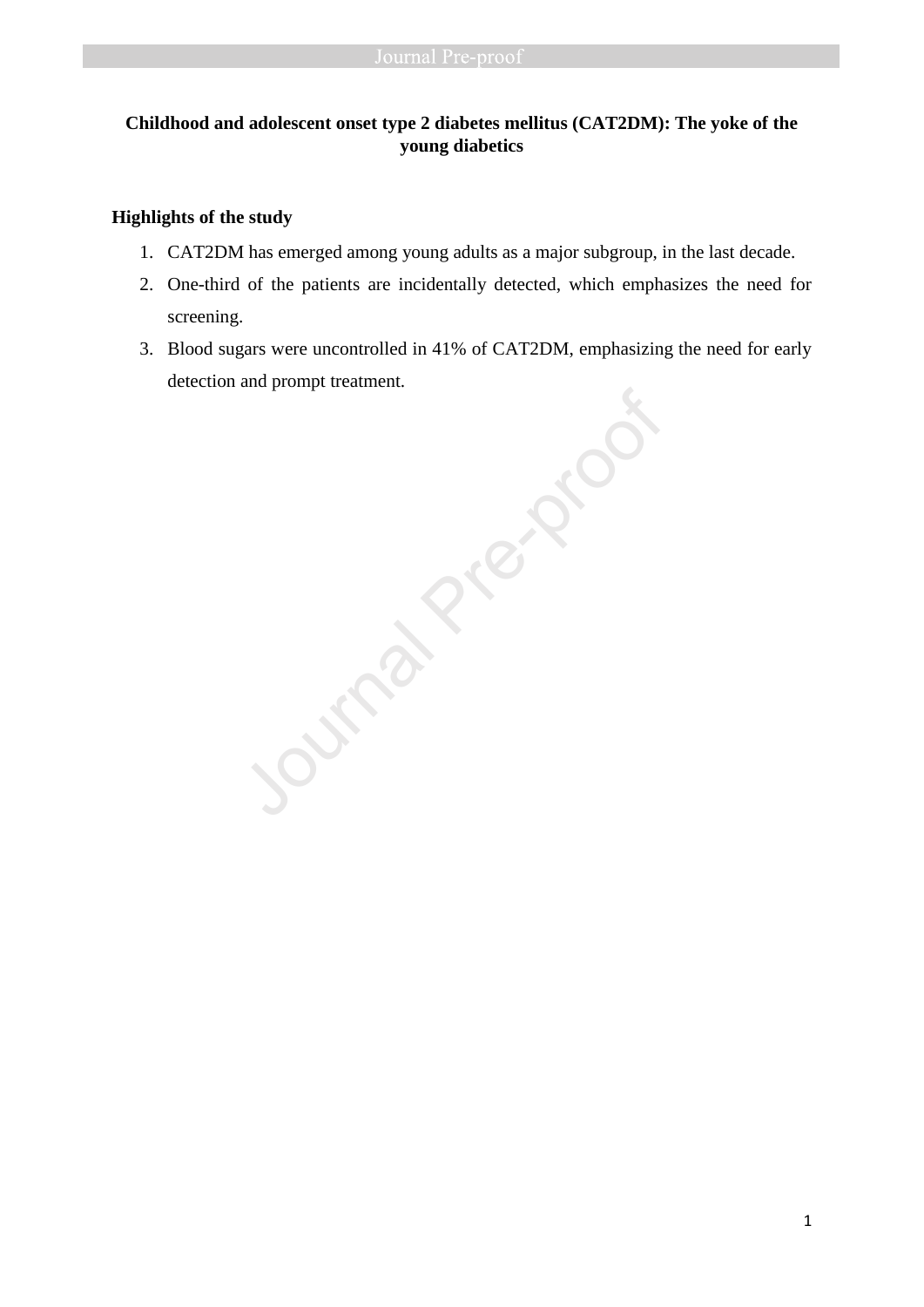# **Childhood and adolescent-onset type 2 diabetes mellitus (CAT2DM): The yoke of the young diabetics**

# **Abstract**

**Aims:** To study the prevalence, clinical characteristics, complications, and treatment pattern of childhood – and adolescent-onset type 2 diabetes among young diabetes patients (<25 years at diagnosis).

**Methods**: We conducted an observational retro-prospective study among young diabetics at a tertiary care hospital between January 2012 and December 2020. A detailed medical assessment, laboratory evaluation, and screening for complications were done in all patients.

**Results:** We analyzed a total of 130 patients, with a mean age of 23 years. Forty-seven (36.2%) had a family history. Osmotic symptoms and weight loss were the predominant features, 4 had ketosis, but 34.65% were detected incidentally. Seventy-two (55.2%) were overweight and obese. Most of the patients were uncontrolled, with a mean HbA1c of  $9.4 \pm 2.8$ %. There were 1.5%, 1.5%, and 2.3% of retinopathy, nephropathy, and neuropathy cases detected at evaluation. Seventy-nine (60.8%) patients were controlled on oral hypoglycemic agents (OHAs) alone, and 45 (34.5%) needed insulin at onset for control. assessment, laboratory evaluation, and screening for complications were do<br> **Results:** We analyzed a total of 130 patients, with a mean age of 23 years. F<br>
had a family history. Osmotic symptoms and weight loss were the pr

**Conclusion:** This study on CAT2DM emphasizes the fact that diabetes has emerged over the past decade among young adults. Screening may be needed in high-risk groups, and prompt, effective treatment may change prognosis significantly.

**Keywords:** CAT2DM, Early-onset type 2 diabetes mellitus, Type 2 diabetes mellitus, Young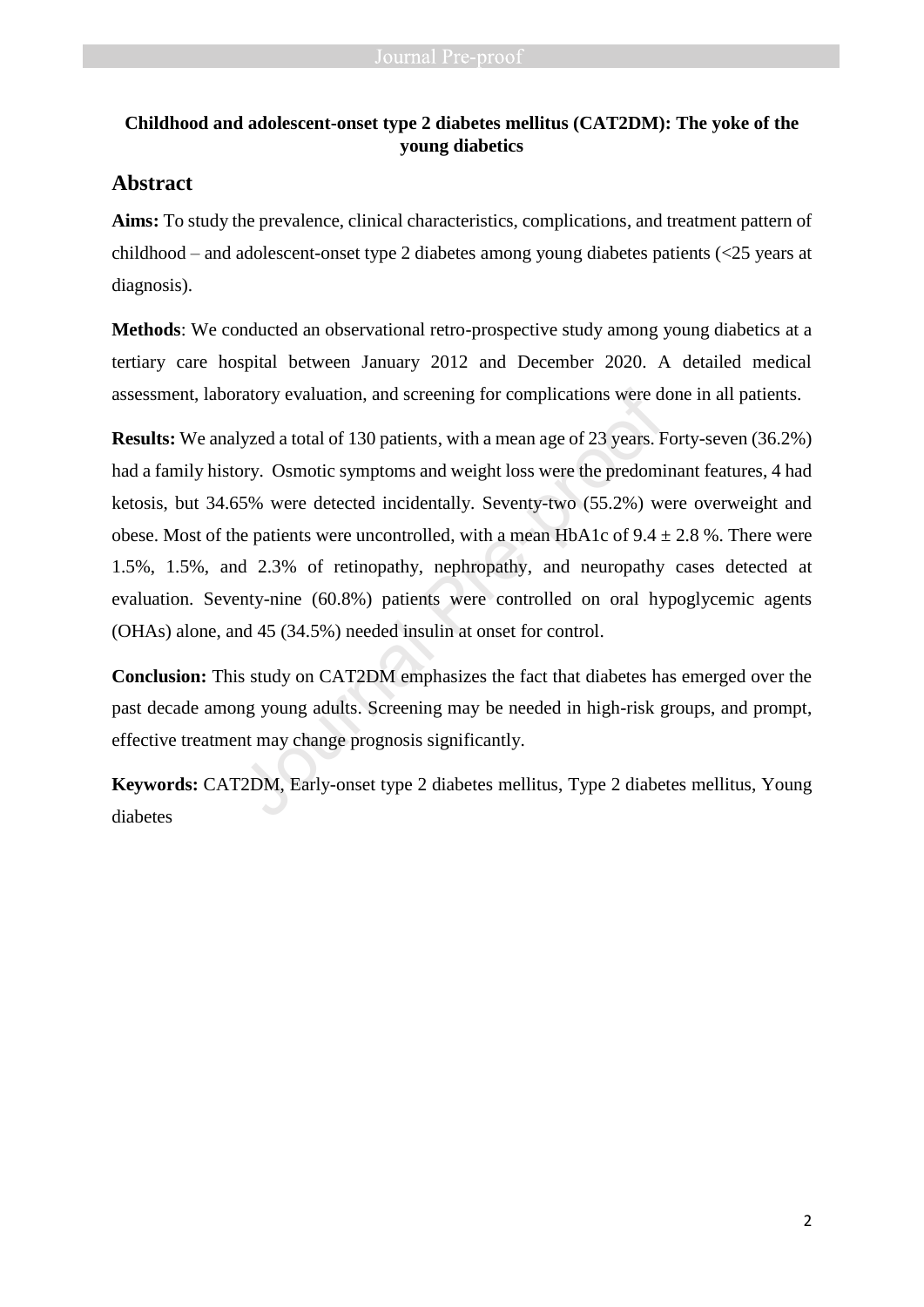# **Childhood and adolescent-onset type 2 diabetes mellitus (CAT2DM): The yoke of the young diabetics**

## **INTRODUCTION**

Three decades ago, type 2 diabetes mellitus (T2DM) was almost unheard of in the pediatric and adolescent population. However, the past few years have witnessed a gradual increase in T2DM among children, adolescents, and young adults worldwide [1]. The wave of increasing cases of T2DM among this age group paralleled the rampant increase in obesity among children and adolescents [2]. Despite this climb in cases, screening for T2DM among children and adolescents is not recommended.

However, though we have recently recognized this problem, many children and adolescents are wrongly diagnosed with type 1 diabetes mellitus (T1DM), and over-weight children and adolescents with auto-immune diabetes are misdiagnosed as T2DM. Childhood and adolescent-onset type 2 diabetes mellitus (CAT2DM) is usually associated with complications that may be present at the time of diagnosis itself, identifying this condition and management of associated dyslipidemia and hypertension important. In we have recently recognized this problem, many child<br>gnosed with type 1 diabetes mellitus (T1DM), and over-<br>h auto-immune diabetes are misdiagnosed as T2DN<br>type 2 diabetes mellitus (CAT2DM) is usually associated<br>ent at

### **METHODOLOGY**

We studied the prevalence, clinical characteristics, clinical and biochemical profile, complications, and treatment pattern of CAT2DM (with age equal to or less than 25 years at the time of diagnosis) among young diabetics who visited our tertiary care hospital in South India between January 2010 to December 2019.

### **Operational definitions**

**Type 2 diabetes mellitus (T2DM):** defined as fasting plasma glucose ≥126 mg/dl and/or 2hr postprandial plasma glucose  $\geq 200$ mg/dl and/or glycated haemoglobin (HbA1c) >6.4% (according to ADA guidelines).

**Childhood and adolescent onset type 2 diabetes mellitus (CAT2DM)**: Diagnosed based on the absence of ketosis, good b-cell reserve evidenced by non-requirement of insulin, absence of pancreatic calculi on abdominal X-ray and response to oral hypoglycaemic agents.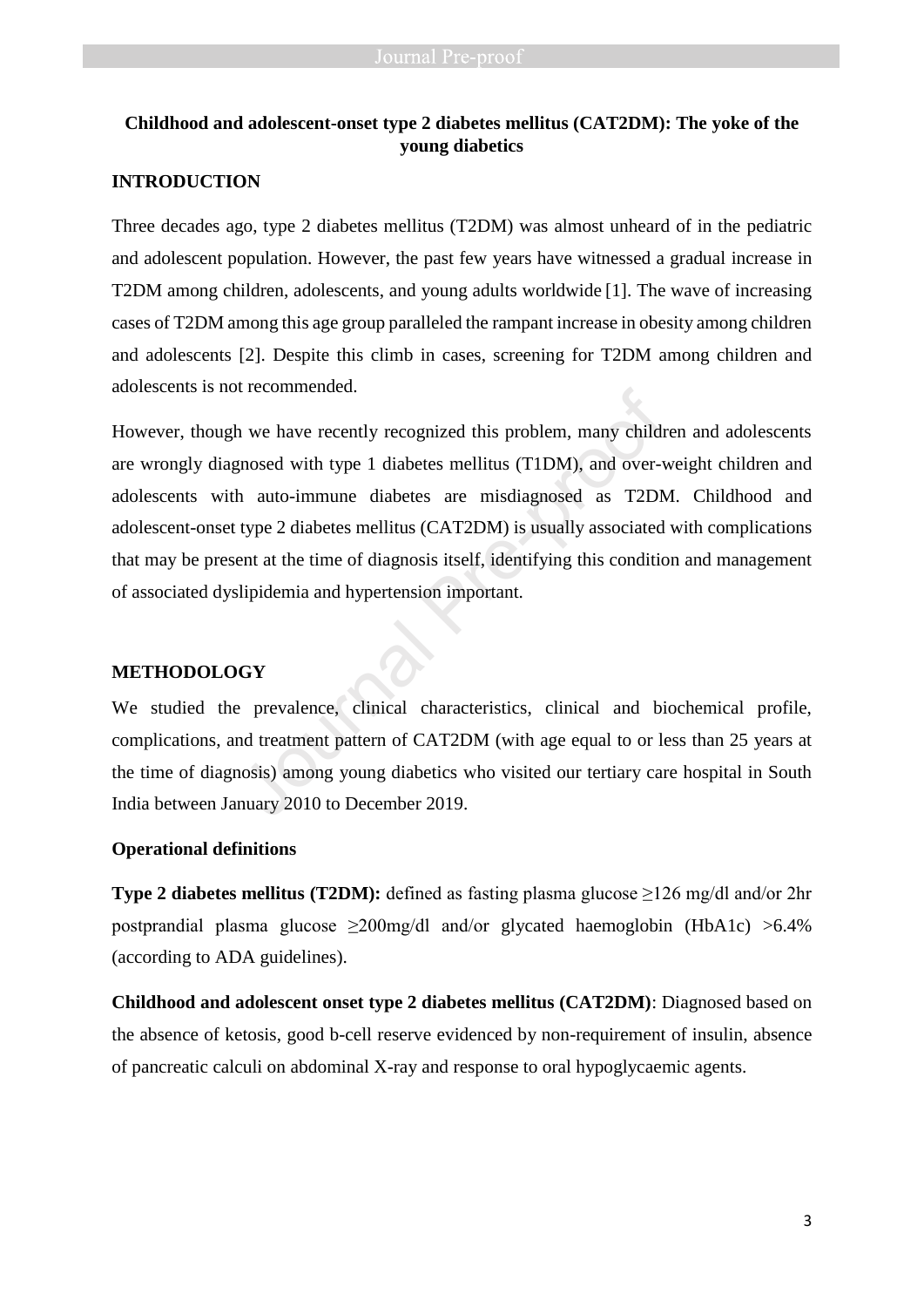**Childhood- and adolescent-onset type 1 diabetes mellitus (CAT1DM)**: Patients with a history of diabetic ketoacidosis and, low fasting C-peptide values (< 0.6 pmol/mL) and requirement of insulin from the time of diagnosis.

### **Inclusion and exclusion**

This observational retro-prospective study included all cases of diabetes reporting on/after 1<sup>st</sup> January 2012, with age equal to or less than 25 years at the time of diagnosis of diabetes attending Kasturba Hospital as an outpatient or admitted in the medicine department.

Our exclusion criteria screened out:

-Patients on corticosteroids or other drugs causing short-term hyperglycemia.

-Stress hyperglycemia due to any other cause.

-Childhood- and adolescent-onset type 1 diabetes mellitus (CAT1DM)

-Gestational diabetes mellitus was diagnosed according to the American Diabetes Association13 (O'Sullivan and Mahan criteria revised by the National Diabetes Data Group).

At our hospital, national young diabetes registry as part of the Indian Council of Medical Research (ICMR) has been in existence since June 2015, and for all patients in the registry, a standardized protocol was used. All the participants who satisfied the inclusion and exclusion criteria were included in the study. After the registration procedure, all patients were evaluated by the research staff. icosteroids or other drugs causing short-term hyperglycem<br>cemia due to any other cause.<br>adolescent-onset type 1 diabetes mellitus (CAT1DM)<br>betes mellitus was diagnosed according to the A<br>D'Sullivan and Mahan criteria revis

CAT2DM was diagnosed based on the absence of ketosis, non-requirement of insulin, good bcell reserve as shown by fasting C-peptide assay (‡ 0.6 pmol/mL), absence of pancreatic calculi on abdominal X-ray (if indicated clinically), and response to oral hypoglycaemic agents.

A detailed medical history including demographics (age, sex, place of residence, socioeconomic status) was taken along with a family history of diabetes. Also, details of, age of onset of diabetes, duration of diabetes, history of insulin resistance (acanthosis nigricans) were collected. Details of presenting history such as the presence of osmotic symptoms at onset, presence of infections other complications were also taken. Details of past and current medications, hospitalization, and previous investigations done for glycaemic control like HbA1c were also documented.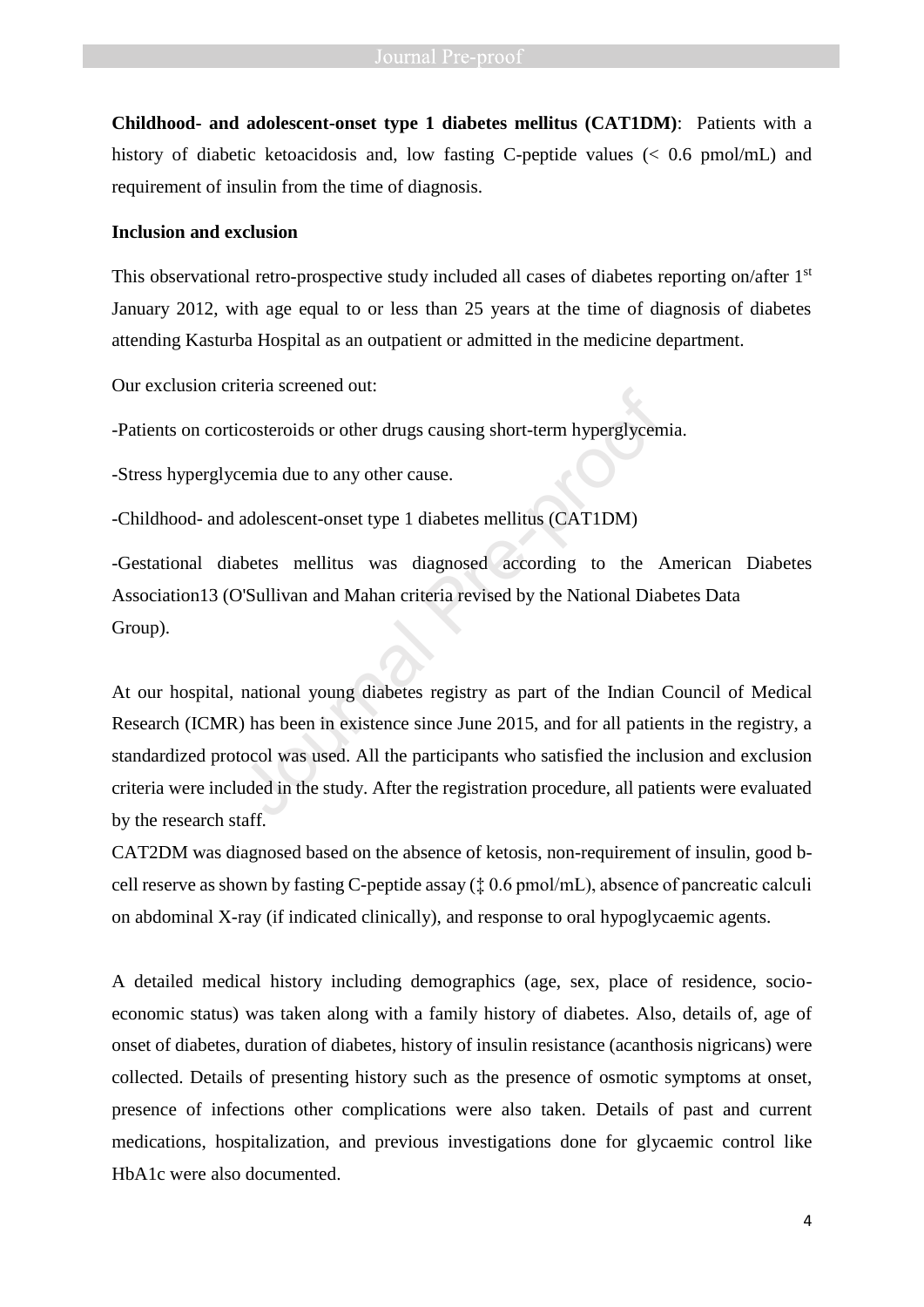Anthropometric measurements, including height, and weight were documented using standardized techniques. Body mass index (BMI) was calculated as per standard criteria. Blood pressure was recorded in the sitting position in the right arm with a mercury sphygmomanometer using appropriate cuffs and rounded off to the nearest 2 mmHg. A detailed physical examination was carried out by physicians, specifically looking for signs of insulin resistance like acanthosis nigricans.

Investigations for CAT2DM were done for all participants. This included a fasting venous blood sample (obtained after an overnight fast of at least 8 h). Fasting plasma glucose (FPG) and, post-prandial plasma glucose (PPPG) was measured estimated on a COBAS 502 Chemistry analyzer. Postprandial blood glucose was obtained 2 hours after a standard meal, and Glycosylated hemoglobin (HbA1c) was estimated by the COBAS 502 Chemistry analyzer as well. Fasting C-peptide levels were estimated by the electrochemiluminescence (COBAS 8000 e801 Immuno module analyzer).

All patients were evaluated for complications of T2DM. The cardiac evaluation was done for all patients with an electrocardiogram and a 2D-ECHO. To detect retinopathy, the ocular fundi were photographed using four-field stereo colour retinal photography (model FF 450 Plus camera, Carl Zeiss, Jena, Switzerland) and graded by an ophthalmologist according to the Early Treatment Diabetic Retinopathy Study criteria. The minimum criterion for diagnosis of diabetic retinopathy was the presence of at least one definite microaneurysm. Microalbuminuria was defined as urinary albumin excretion of 30–299 mcg/mg of creatinine. Nephropathy was diagnosed in those with macroalbuminuria (i.e., urinary albumin excretion of more than 300 mcg/mg) or microalbuminuria. Nerve conduction studies were done to evaluate for evaluation and classification of diabetic neuropathy. Final Presence of at least one definite the pre-proof of an extended the pre-proof of the proof of the moglobin (HbA1c) was estimated by the COBAS 502 C-peptide levels were estimated by the electrochemiluminum module analy

### **Statistical analysis:**

Means and the standard deviation were used to present continuous data like age, glycosylated hemoglobin, FBS and BMI, etc. Proportions were calculated for categorical data, including gender, family history, diabetic complications, and drug utilization, etc. Categorical variables were compared using the Chi-square test, and continuous variables were compared through independent sample t-tests. Statistical significance was considered at a P value less than 0.05. SPSS for Windows version 22.0 (SPSS, Inc., Chicago, IL) was used for data analysis.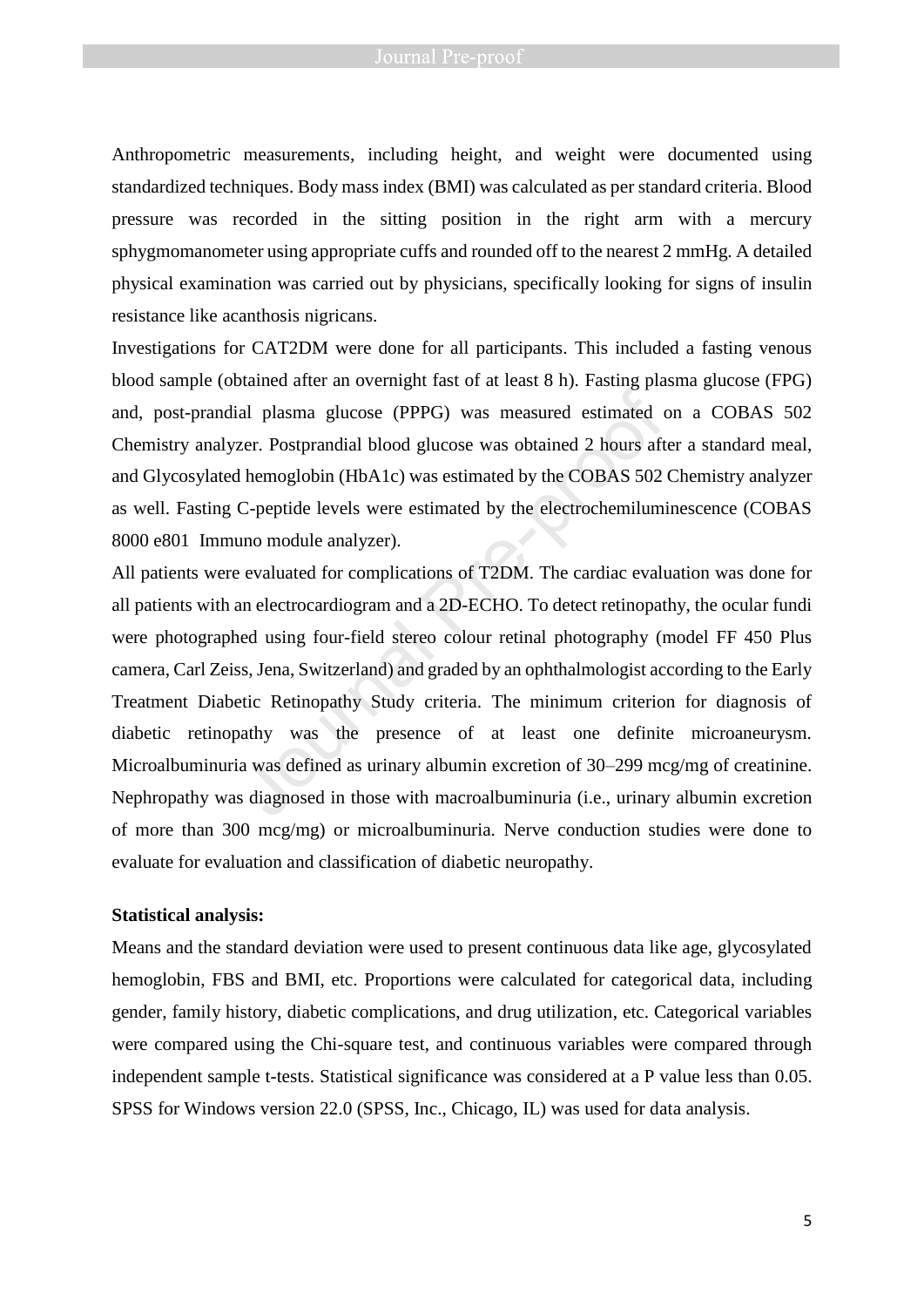## **RESULTS**

### **Prevalence of CAT2DM**

One hundred and thirty (13.2%) patients were categorized into CAT2DM among 986 young diabetic patients between 2012 and 2019 of the on-going 'Young Diabetic Registry (YDR)' of ICMR. **Table 1** shows the year-wise distribution of the CAT2DM cases in our study.

## **Socio-demographical, clinical and biochemical profile, and complications**

The mean age of the study population was  $23.3\pm5.7$  years at presentation and  $20.9\pm4.6$  years at onset. The majority of the patients, 97 (74.6%), were in the older age group (21-25 years) of the population, followed by 27 (20.8%) in the middle age group (16-20 years) and only 6 (4.6%) were equal to or younger than 15 years. Seventy-one (54.6%) patients were male. The majority, 81 (62.3%) of the CAT2DM subjects, were studying graduation, and only 14 (10.7%) were lesser than high school, and 3 (2.3%) did not go to school. between 2012 and 2019 of the on-going 'Young Diabetic<br>shows the year-wise distribution of the CAT2DM cases in<br>**bhical, clinical and biochemical profile, and complicatie**<br>f the study population was  $23.3\pm5.7$  years at pre

Among the total, 47 (36.2%) have had a family history of diabetes; maternal, paternal, and sibling's diabetic history was in 26 (20%), 17 (13.1%), and 4 (3.0%), respectively. **Table 2** shows the study patients' demographic profiles, including their age, gender, education status, and family history.

On the first presentation to registry study, 45 (34.6%) patients presented with osmotic symptoms, followed by 36 (27.7%) with weight loss. Ketosis was presented in 4 (3.1%) patients who were treated successfully during the hospitalization: approximately one-third, 45 (34.6%) patients evaluated with nonspecific symptoms of fatigue. Acanthosis was present in 11 (8.5%) patients.

Eleven (8.5%) patients presented with diabetes-related infectious and non-infectious complications, i.e., 2 (1.5%) had diabetic nephropathy, and 3 (2.3%), 2 (1.5%), and 2 (1.5%) have had neuropathy, retinopathy, and sepsis, respectively. Other diabetic complications like stroke, coronary artery disease/ischemia, and tuberculosis were not developed in any patient. The clinical and biochemical profile of the patients is shown in **Table 3**.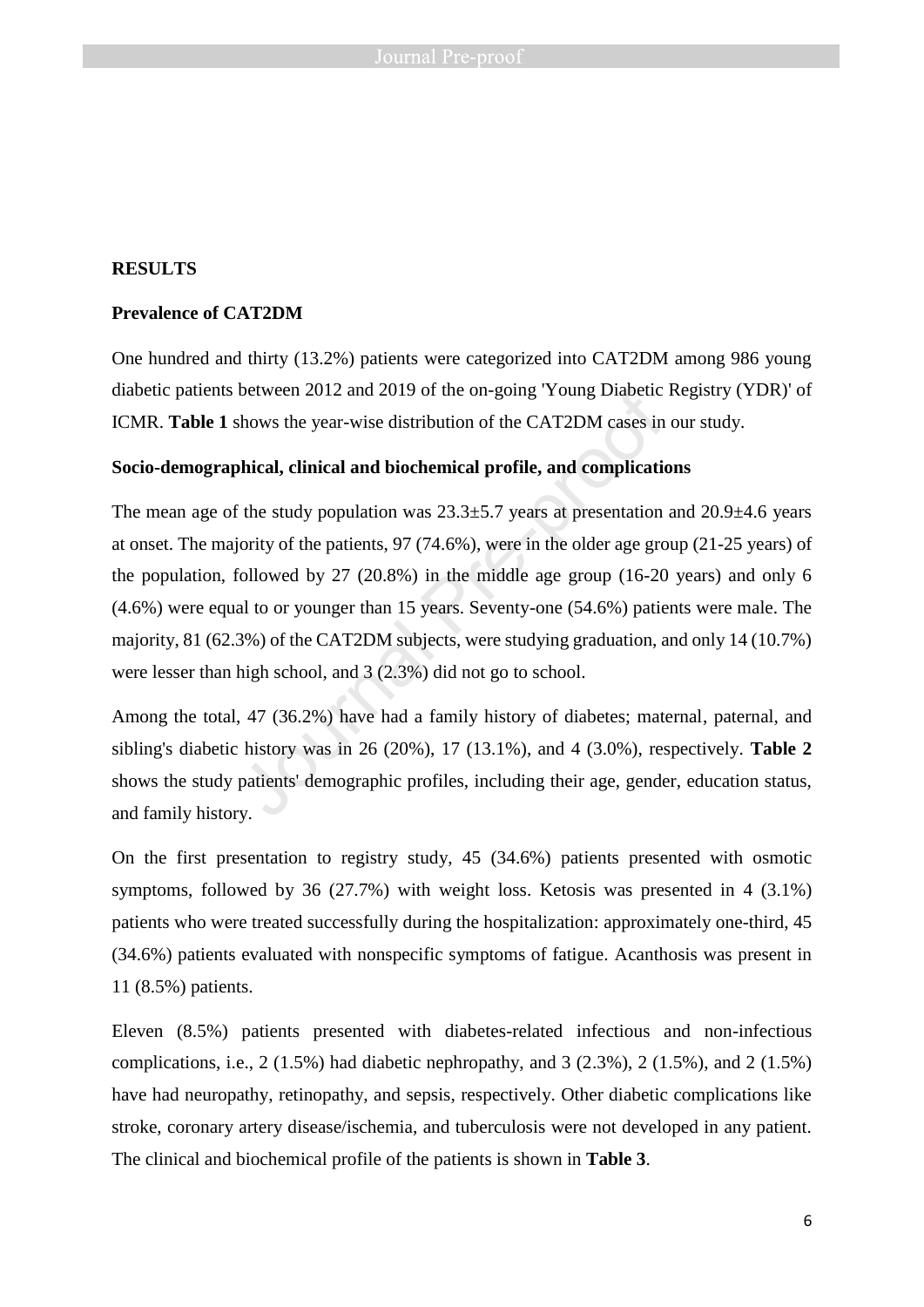As per the BMI, more than half, 72 (55.4%) of the patients were overweight and obese, and 33 (25.4%) were underweight, where only 25 (19.2%) were normal. This trend is shown in **Figure 1.** There was a significant difference in the mean BMI between males (24.8 $\pm$ 4.7) and females  $(27.0\pm5.8)$  with a p-value of 0.041.

We noted the uncontrolled FBS, PPBS, RBS, and HbA1c in recruited population. For the clinical significance, we categorized the glycated hemoglobin (HbA1c) into three categories, and it was found that the glycated hemoglobin was  $\langle 7 \rangle$  (well-controlled) in 47 (36.2%) patients, 7-9 (poorly-controlled) in 29 patients (22.3%) and >9 (uncontrolled) in 54 (41.5%) patients. Cpeptide was measured only for 41 (31.5%) patients, and the median value was 2.00 (Q1, 1.40; Q2, 2.00; Q3 3.23)**. Table 3** shows the laboratory investigations done in our recruited population.

### **Drug utilization review in CAT2DM patients**

The majority of the patients, 124 (95.4%), continued or started on pharmacological therapy for further management after confirmed diagnosis; 6 (4.6%) were told to follow only lifestyle modifications. Seventy-nine (60.8%) patients were on oral hypoglycemic agents (OHAs) alone, where 45 (34.5%) were on both insulin and OHA.

Regular insulin was used in 45 (34.5%) patients, and biguanide (metformin) was the most used OHA in 107 (82.7%) patients, followed by sulfonylureas, glucosidase inhibitors, DPP IV inhibitors, and glitazones in 26 (20.0%), 5 (3.8%), 4 (3.1%) and 3 (2.3%) patients respectively. Along with pharmacological therapy, 127 (97.7%) patients were counseled to follow a restricted diet and to start exercising and yoga. **Table 4** shows the drug utilization review in CAT2DM patients. sured only for 41 (31.5%) patients, and the median value v.23). **Table 3** shows the laboratory investigations don<br> **n** review in CAT2DM patients<br>
the patients, 124 (95.4%), continued or started on pharmace<br>
nent after con

### **DISCUSSION**

The start of the  $21<sup>st</sup>$  century saw several gaps in our understanding of CAT2DM. Though we recognized CAT2DM, we did not know much regarding its clinical profile, complications, and treatment. Almost all young diabetics were considered T1DM unless proved otherwise. India is the diabetic capital of the world and accounts for over 60 million diabetics. Asian Indians have also proven to be more susceptible to T2DM. Keeping this in mind, when our young diabetic population was screened for CAT2DM, we found an initial incidence of 8.8% that escalated over the years to reach 25% in 2019.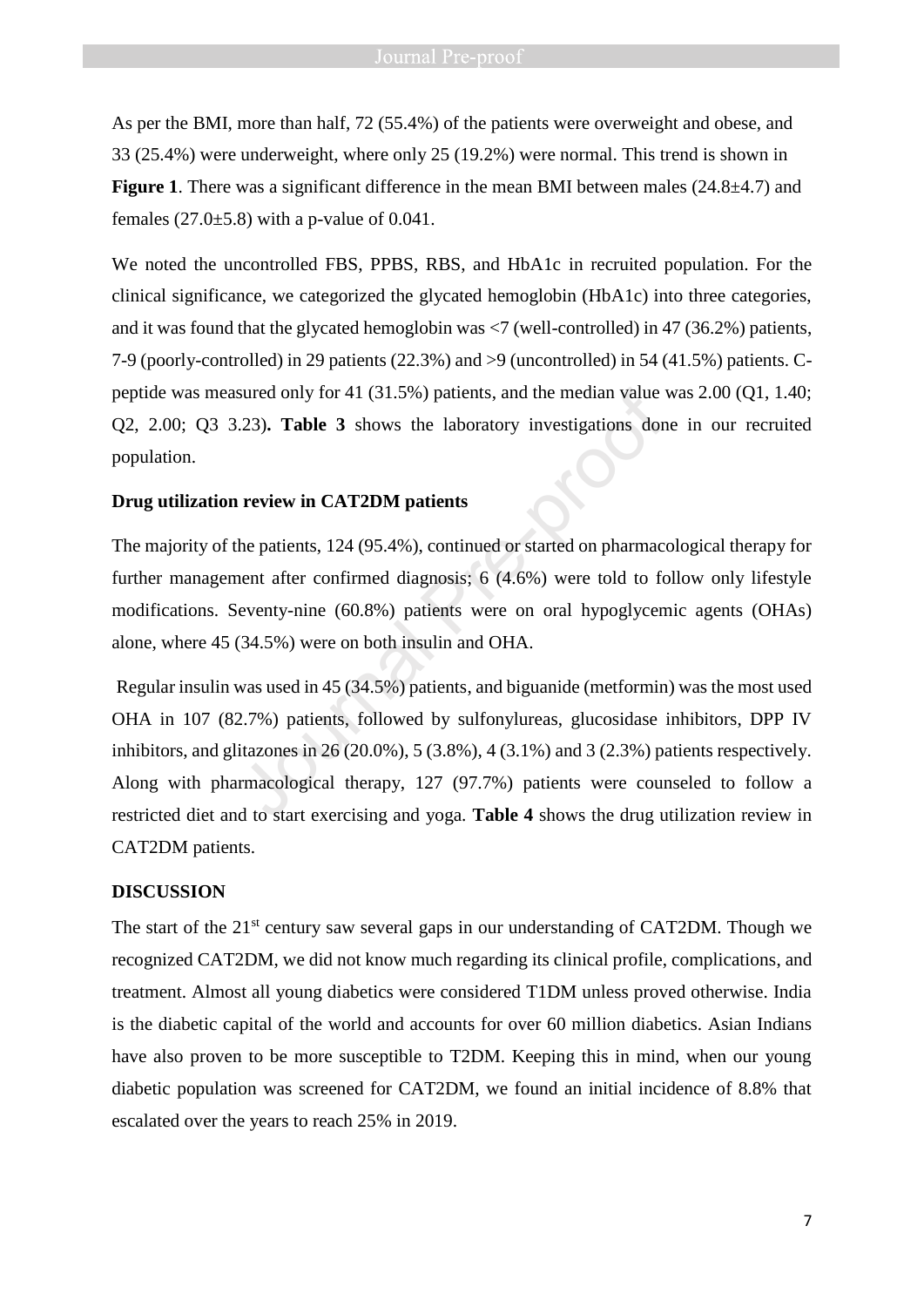The SEARCH study done in the United States was one of the largest multi-center studies on young diabetics [3]. It noted an increase in the prevalence of all types of diabetes in youth (< 20 years of age) from 1.8/1000 youth in 2001 to 2.2/1000 youth in 2009. The prevalence of CAT2DM increased during this period by 30.5% (95% CI 17.3–45.1). Our study spanned the years between 2012 and 2019 and similarly mirrored an increasing trend in the number of CAT2DM cases from 6.9% to 17.7% over the years. The prevalence of CAT2DM was 13.2% among our pool of 986 young diabetics who visited our hospital over the study period and gradually increased over the time period of our study.

An Indian registry for young diabetics made during 1992-2009 indicated an astonishing prevalence of 48% CAT2DM patients in their registry of 2630 young diabetics [4]. This could be due to the selective diabetic population in the diabetes care center where this study was conducted. As our study was done in the years following the study mentioned above, we can estimate an increase of two-fold (0.16-0.32%) in the first decade in the study mentioned above and a further increase of two-fold  $(8\% -16\%)$  in the following decade of the  $21<sup>st</sup>$  century.

The mean age of the CAT2DM patients in our study was  $23.3\pm5.7$  years at presentation and 20.9±4.6 years at onset. Almost 75% of the patients were in the older age group between 21- 25 years. This corroborates with data from the MEDI study (Multicenter Survey of Early Onset Diabetes in India), which noted that among early-onset diabetics, type 2 diabetics are older than type 1 [5]. The Indian young diabetes registry also noted the mean age of CAT2DM patients to be  $28.2\pm10.2$  years [4]. This could be attributed to the fact that screening for diabetes is still not routinely recommended among the children and adolescent population. As CAT2DM is also a relatively unknown entity, there could be delays in the patient presenting to a tertiary care hospital unless the patient had symptoms. stry for young diabetics made during 1992-2009 indica<br>% CAT2DM patients in their registry of 2630 young diabelective diabetic population in the diabetes care center wlur study was done in the years following the study men

There was also a female preponderance among our CAT2DM subjects. There were only 59 males compared to 71 females**.** In the age group between 21-25 years, there were 57 women and 40 men, in the 15 to 20 years age group, there were 11 women and 16 men, while less than 15 years had 3 men and 3 women. This could be due to the early puberty spurt among girls, leading to insulin resistance [6]. This hormonal change could be an important triggering factor for the development of CAT2DM among girls. This female predominance has a significant bearing on women's health as these young CAT2DM women, if undetected, will progress on towards pregnancy and encounter the complications of gestational diabetes. Hence, early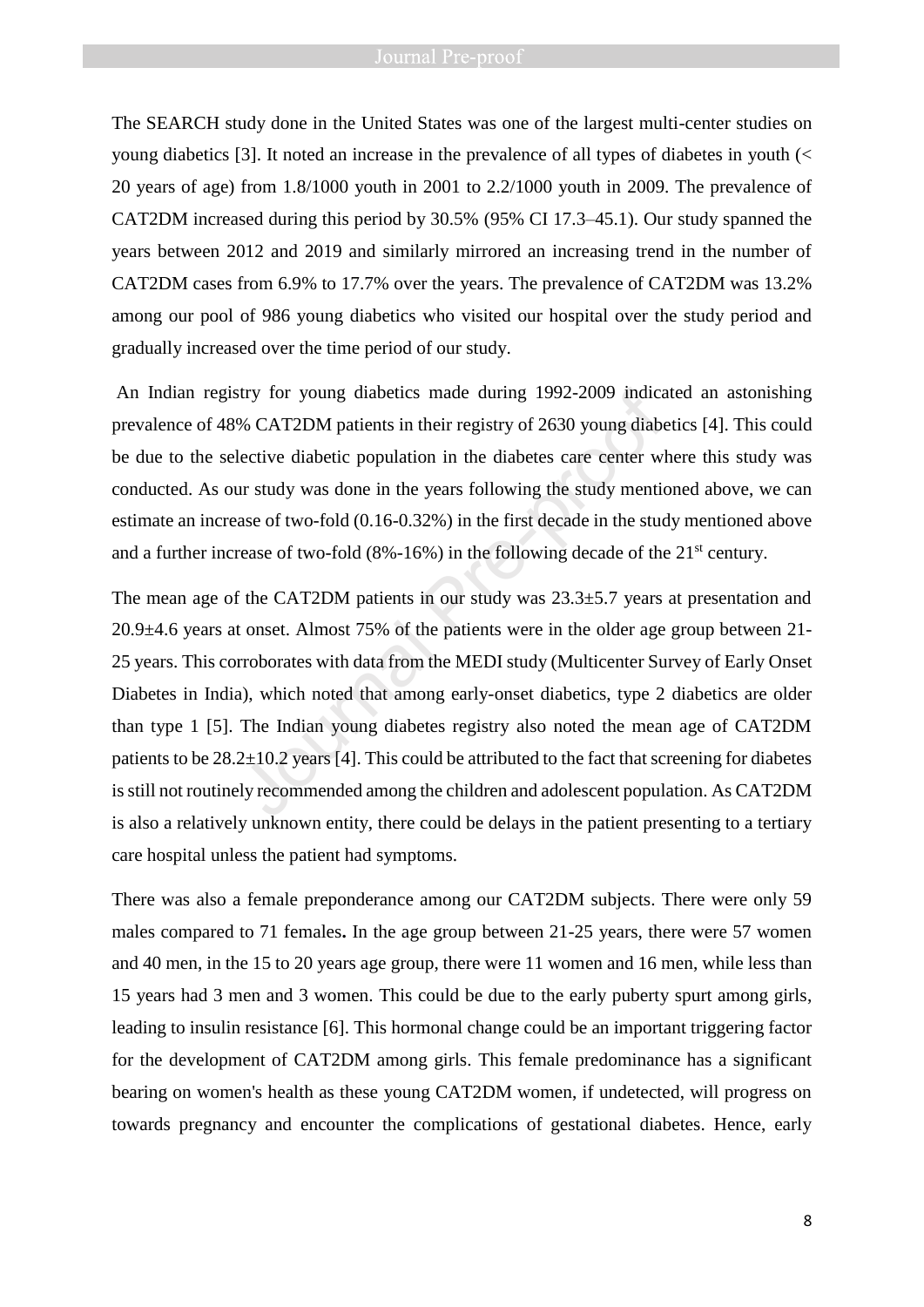detection of CAT2DM becomes important in these women to ensure healthy pregnancies with good maternal and fetal outcomes.

It was also noted that a majority of the patients were studying graduation, and only a mere 10% were educated less than in high school. This indicates that literacy among patients could be playing an important role in encouraging them to seek medical help for their glycaemic control. A population-based study in South India also showed better literacy among diabetic patients contributes to seeking early care and thereby has better outcomes [7].

Among the 130 CAT2DM patients, 47(36%) had a family history of diabetes. It is common knowledge that genetic predisposition plays an important risk factor in the development of early-onset T2DM. In a study in the United Kingdom, it was noted that 84% of the adolescents with T2DM had family history [8]. While this contrasts the numbers obtained in our study, our lower percentage of family history could be due to a paucity of information in our study. Many of the parents were not aware of their current diabetic status, and some were prejudiced to allow us to test them for T2DM. A North Indian study also mirrored the U.K. study findings, with over 80% of their subjects having a family history of diabetes [9]. Though a lot of attention is given to genetic predisposition, it should be remembered that families often share their environment and not just their genes. genetic predisposition plays an important risk factor in t<br>M. In a study in the United Kingdom, it was noted that 849<br>family history [8]. While this contrasts the numbers obtain<br>e of family history could be due to a paucit

On their first presentation, a majority of our CAT2DM patients presented with osmotic symptoms (such as polyuria, polydipsia, and polyphagia), while weight loss was also noted among in 36 patients. A huge cohort of patients (42) were detected to have CAT2DM with only nonspecific clinical symptoms such as generalized weakness and fatigue. It was interesting to note that 4 patients presented with ketosis. These patients were admitted with diabetic ketosis. However, on follow up they achieved glycaemic control with oral hypoglycaemic drugs alone. This shows that they may belong to the category of ketosis-prone type 2 D.M. and not type 1 diabetes.

On examination, more than half of the patients (72) were overweight and obese (as shown in Figure 1), according to their BMI. Though it is a common understanding that obesity is associated with T2DM, it is interesting to note that 45% of our study population was normal or underweight despite having T2DM. This was also noted in a pilot study done in India, where a sizeable proportion of patients from all ethnic groups who were normal or lean (as per the Asian cut-offs for BMI) had a higher prevalence of T2DM compared to the white population [10]. This was explained by a varying pathophysiological pathway in normal/lean diabetics in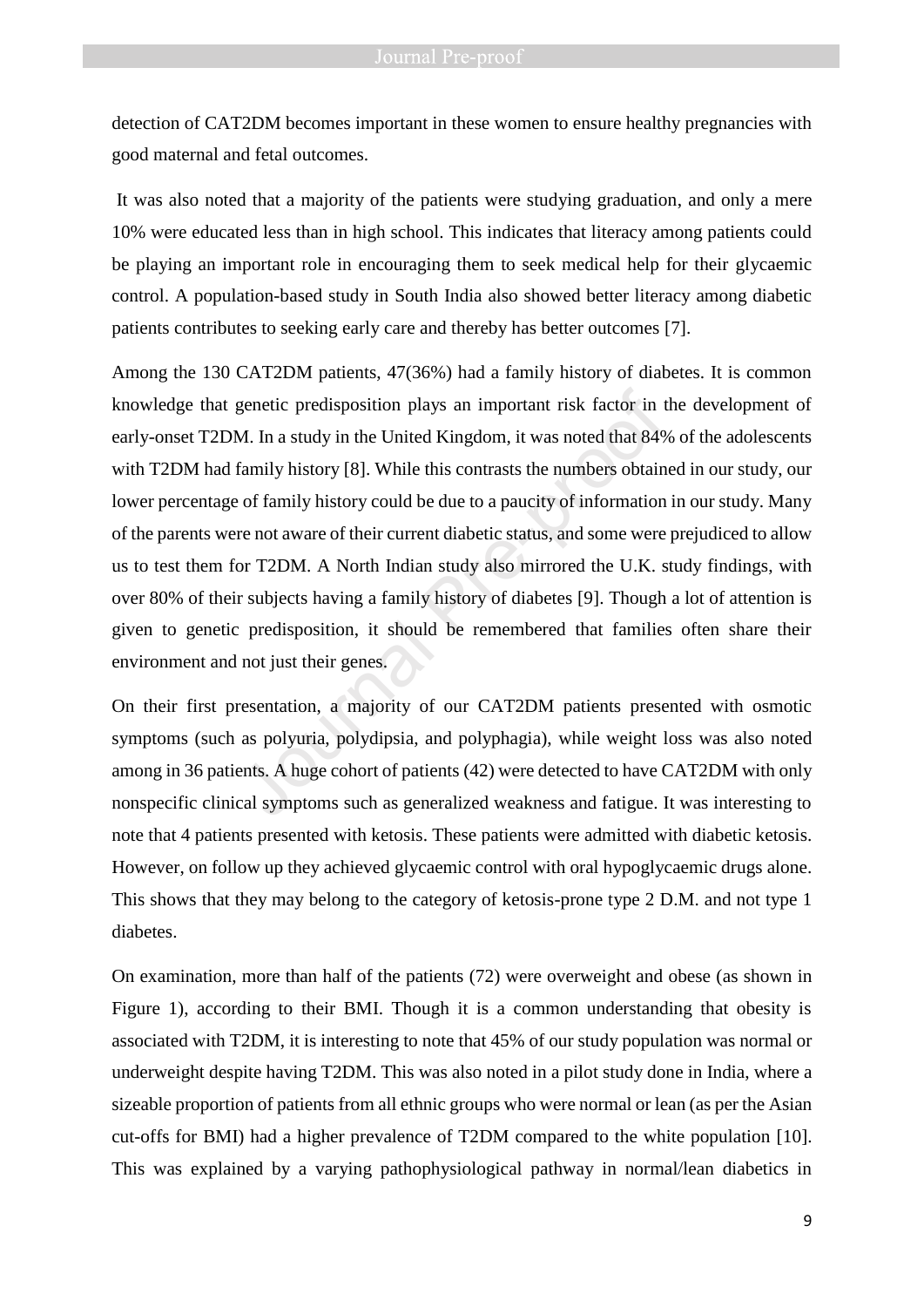comparison to obese diabetics. They also noted lower fasting insulin levels and poor insulin secretion among normal/lean diabetics.

A majority of the patients who presented to us had uncontrolled sugars (shown in Table 3) as noted by high mean values of FBS, PPBS, and HbA1C. On evaluation, glycated hemoglobin (HbA1c) was used, and patients were categorized into normal  $\langle$  -7), well-controlled (7-9) or poorly controlled (>9). A majority of our CAT2DM patients had uncontrolled diabetes at presentation. A large cross-sectional study done in Denmark showed the HbA1c >9 (i.e. poorly controlled diabetes) among early-onset diabetics to be 12% [11]. This is low compared to the 54% poorly controlled diabetics in our population. Our study also showed that over 52% of the patients were diagnosed at their first point of contact with us, i.e., at presentation, and 48% have had diagnosed with type 2 diabetes before the presentation, but control of diabetes was the same in both the groups. CAT2DM has significantly worse outcomes later on in life than late-onset diabetes, as the duration of diabetes is longer in CAT2DM. Thereby it is associated with a higher BMI and HbA1c in addition to complications in lipid metabolism, microvascular and macrovascular complications [12]. rolled diabetics in our population. Our study also showed tagnosed at their first point of contact with us, i.e., at pre-<br>sed with type 2 diabetes before the presentation, but cont<br>the groups. CAT2DM has significantly wors

C-peptide was done in 41 patients in our study population. Five of them (3.8%) were noted to have low C-peptide levels of <1.1. C-peptide was especially important in patients who were discharged on insulin and OHAs. They were managed later only on OHAs showing good betacell reserve. A low C-peptide level may indicate only a transient need for insulin, thereby reiterating that the patient was CAT2DM, who probably needed adjunct insulin for a short period.

Among the complications associated with diabetes, only 2 patients presented with sepsis. The microvascular complications were noted in nine patients wherein 4 (3.0%) had diabetic nephropathy, and 3 (2.3%) and 2 (1.5%), have had neuropathy and retinopathy respectively. T2DM by itself is a harbinger of cardiovascular complications. CAT2DM only underscores these complications with severity and early occurrence. However, it should be noted that we identified the complications in our patients at the time of diagnosis. As we did not follow up these patients for their complications, the reported data for complications may be lower than expected.

Rates of retinopathy in CAT2DM were found to be lower than in adult onset T2DM in a longitudinal study in the United States [13]. Our study showed 1.5% of the CAT2DM population having diabetic retinopathy. Our patients were evaluated for diabetic retinopathy at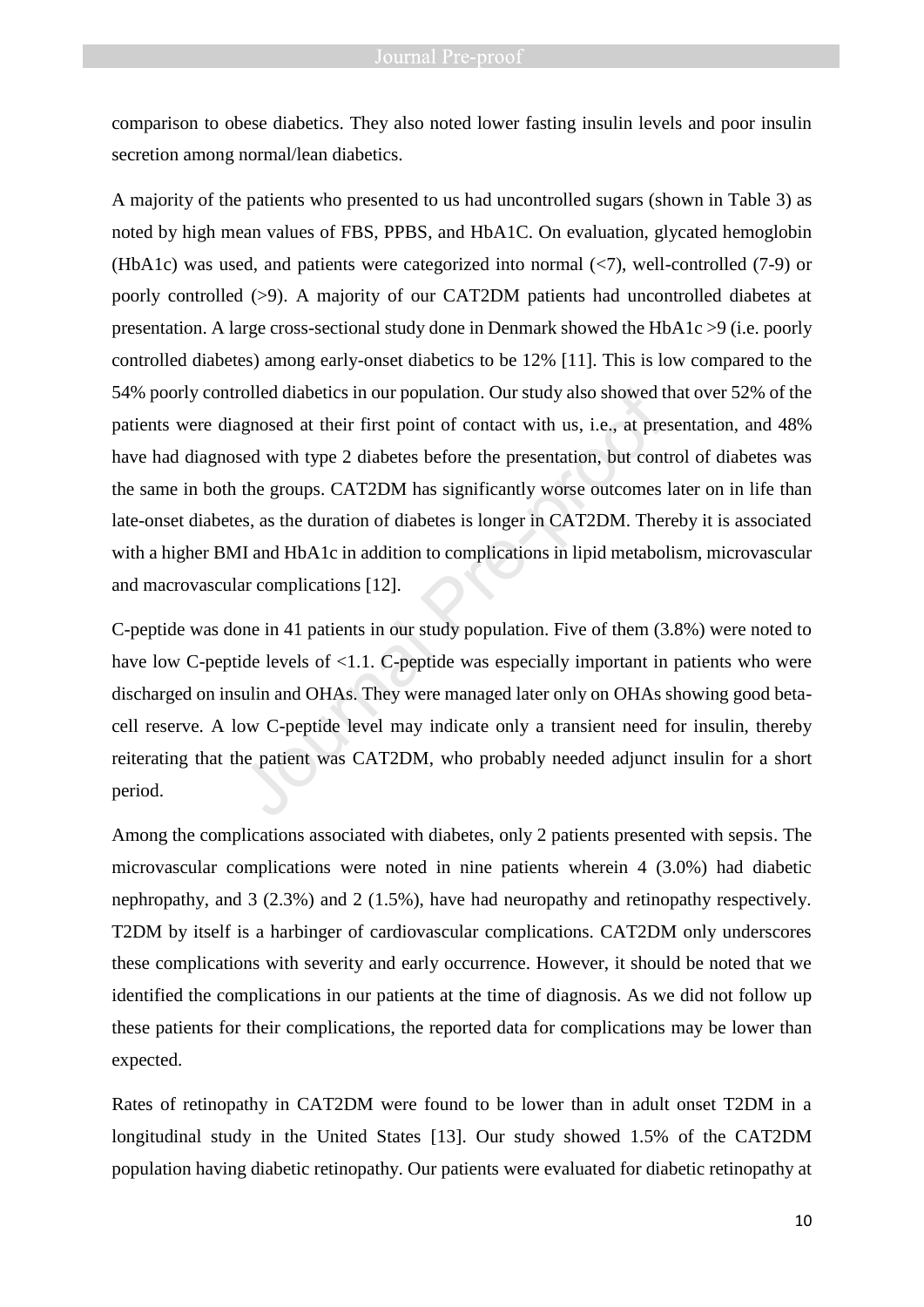the first point of contact during their diagnosis, 2 patients had evidence of retinopathy on fundoscopy. Even this is important as it was detected during the index visit.

Though retinopathy occurred less commonly than nephropathy in CAT2DM, the opposite was found in the adults with T2DM. Renal involvement is usually more commonly described in CAT2DM than the other microvascular complications. Nephropathy was diagnosed in those with macroalbuminuria (i.e., urinary albumin excretion of more than 300 mcg/mg) or microalbuminuria (urinary albumin excretion of 30–299 mcg/mg of creatinine). We had 2 patients of diabetic nephropathy in our study, one of them had chronic kidney disease while the other had proteinuria. A dataset from Canada showed a 4-fold increase in the risk of renal failure among CAT2DM when compared to youth onset T1DM and a 23-fold increase compared to controls [14]. Surprisingly, hypertension had no bearing on youth onset T2DM according to the Canadian study.

As the method of testing for diabetic neuropathy in different studies vary, neuropathy has been noted in up to 57% patients with early onset diabetes. A population-based cohort was studied and peripheral neuropathy was found in 7.6% of CAT2DM patients compared to 5% of CAT1DM [15]. Our study shows 2.3% with peripheral neuropathy. Despite the varying numbers, it is now clear that neuropathy develops earlier in T2Dm than T1DM, and this rampant course can lead to early foot ulceration (in 2 years' time) and amputation (in 10 years' time). Macrovascular complications of diabetes like stroke and coronary artery disease/ischemia were not noted in any patient. Interinuria. A dataset from Canada showed a 4-fold increase<br>
CAT2DM when compared to youth onset T1DM and<br>
trols [14]. Surprisingly, hypertension had no bearing on<br>
Canadian study.<br>
f testing for diabetic neuropathy in dif

Treatment of CAT2DM hinges on oral hypoglycaemic agents (OHAs) alone or in combination with insulin. Our study noted that 95% of our patients received OHAs with or without insulin, while 60% received OHAs alone. Though insulin is freely approved for use in the pediatric and adolescent age group, the OHAs do not enjoy the same unrestricted use in this population. Drug licensing restrictions create significant hurdles in the management of CAT2DM.

Almost 82% of our CAT2DM population receive metformin as OHA, while 20% were on glimepiride. Among the 45 patients who were on OHAs and insulin, eighteen patients could be maintained on OHAs alone on follow-up. Nine patients on follow-up did not require any drug therapy and were able to achieve glycaemic control on diet and lifestyle modifications alone. Three of them had normal C-peptide levels, thereby confirming that they were CAT2DM patients in the first place.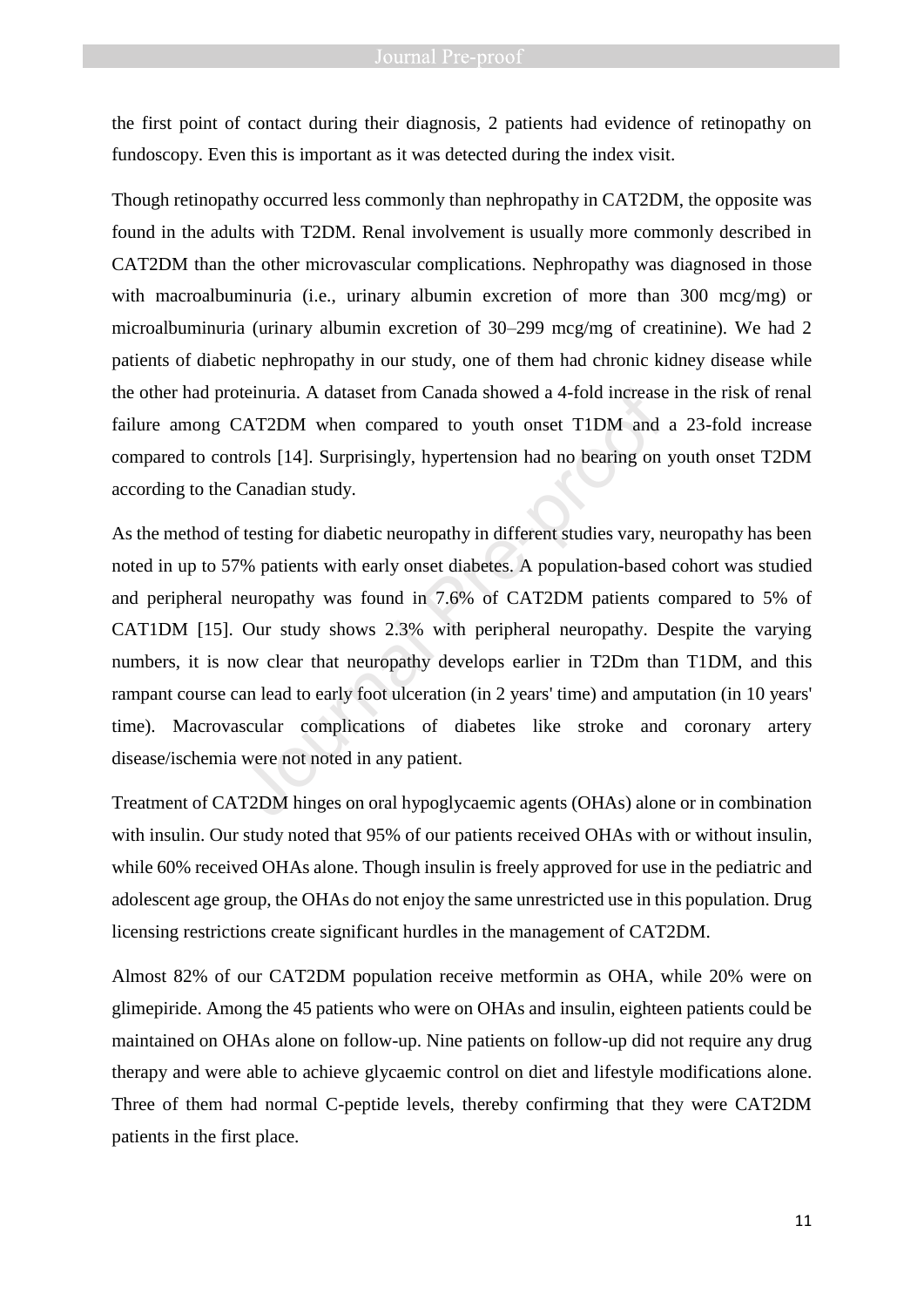Fifteen of the forty-five patients (on OHAs and insulin) could not be followed up as they did not visit the hospital following discharge. However, even among these 15 patients (who could not be followed up), 12 were obese and 3 were overweight. None of these 15 patients had ketosis on presentation. Thus, we can concur that all of these patients are probably CAT2DM.

In the early  $21<sup>st</sup>$  century, a multi-center trial concluded that metformin was safe to use in children above 10 years of age. A reduction in the HbA1c by 1.2% was noted over the 16-week period of treatment with metformin alone when compared to the placebo limb [16]. A few years later another study indicated that glimepiride (sulfonylurea) reduced the HbA1c like metformin [17]. The TODAY trial is a randomized control trial where those recently diagnosed with T2DM were randomly assigned to either metformin alone, metformin and lifestyle intervention, or metformin plus rosiglitazone. The metformin with rosiglitazone limb was found to be superior to metformin alone [18].

It was noted that two-thirds of our population were well controlled with OHAs alone, while one-third of the population required insulin in addition to OHAS. This trend is similar in all age groups (<15years, 16-20 and >21 years). Among the OHAs, biguanides were the most common prescription, followed by sulfonylureas in the 15-20 years and >21 years population. The younger than 15 years population received only metformin in our study. Among the insulin therapy, almost all patients required only short-acting and pre-mix insulin. This indicates that the study population, being CAT2DM, required insulin only initially to achieve glycaemic control as most of them presented with uncontrolled sugars (mean FBS,  $198.7 \pm 89.6$  and mean PPBS,  $278.7 \pm 133.3$ ). This also confirms the adequate b-cell activity as most of the patients requiring insulin were easily managed on OHAs alone on follow-up. Thus, we can concur that CAT2DM is a diagnosis worth making as its early detection paves the way for an easy management with only OHAs or even diet and lifestyle modifications. NY trial is a randomized control trial where those recent<br>
andomly assigned to either metformin alone, metfor<br>
metformin plus rosiglitazone. The metformin with rosig<br>
rior to metformin alone [18].<br>
t two-thirds of our pop

### **CONCLUSION**

This study on CAT2DM gives us a perspective on this category of diabetes that has emerged over the past decade among the young diabetes community. Recognition of this subgroup early in the course of the disease is important, for protecting them from unnecessary insulin use by being mislabelled as type 1 diabetes. Screening for diabetes when this group presents even with nonspecific symptoms, emphasizing the need for lifestyle changes, control of sugars, ensuring compliance and emotional support and reassurance to patients and their families are essential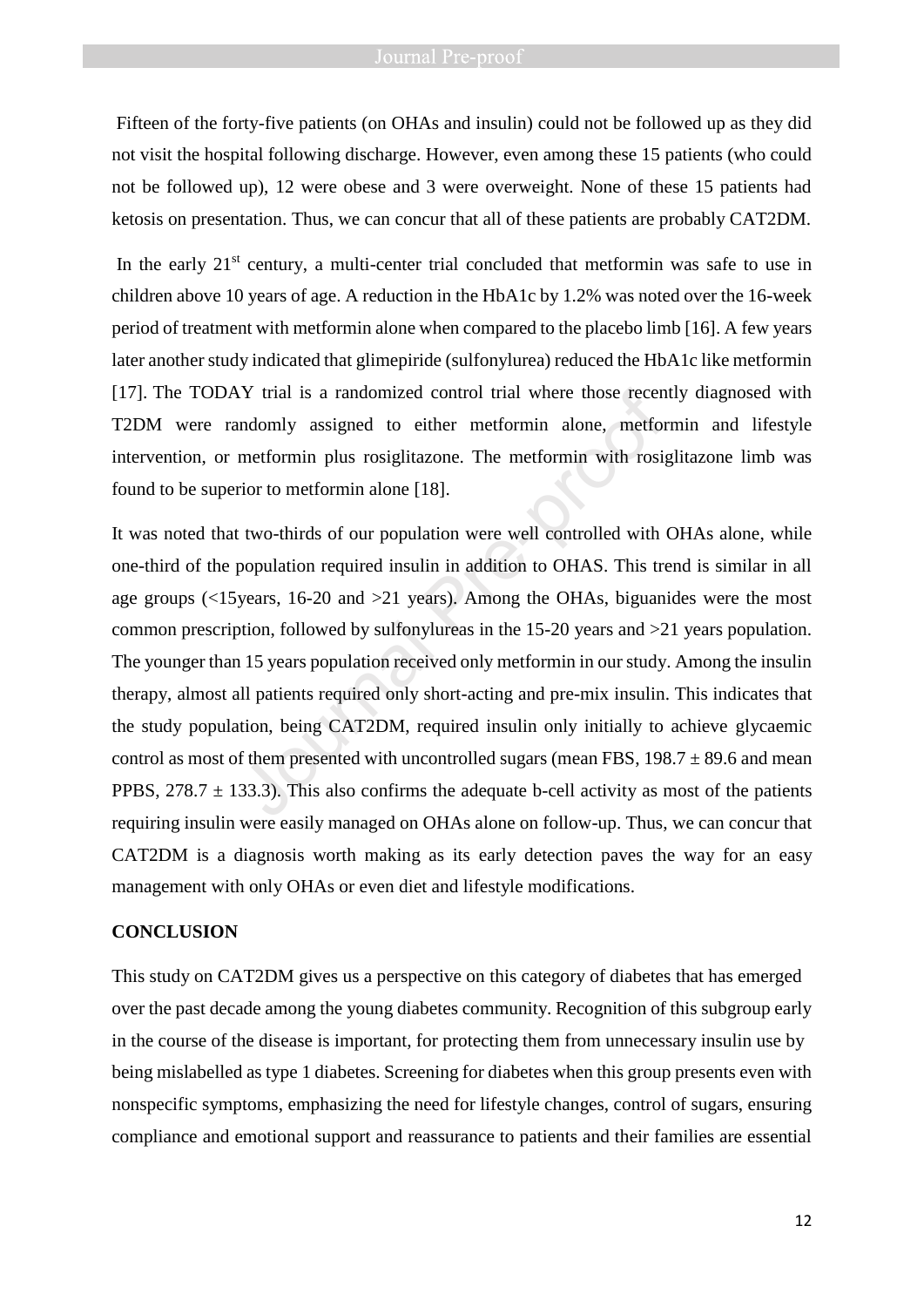aspects of management. This study may have implications for preventing complications in this group and may impact national policy in young diabetes patients.

# **CONFLICT OF INTEREST**

The authors do not declare any conflict of interest.

# **ACKNOWLEDGEMENT**

The team wants to thank the Indian Council of Medical Research (ICMR) for the support through the 'Young Diabetic Registry.'

# **TABLE AND FIGURE LEGENDS**

Table 1. Year-wise Data Distribution

Table 2. Socio-demographic profile of the CAT2DM patients

Table 3: Clinical and biochemical profile of CAT2DM patients

- Table 4. Treatment pattern and drug utilization in CAT2DM patients Table 2. Socio-demographic profile of the CAT2DM patients<br>Table 3: Clinical and biochemical profile of CAT2DM patients<br>Table 4. Treatment pattern and drug utilization in CAT2DM patients<br>Figure 1: Patient distribution based
-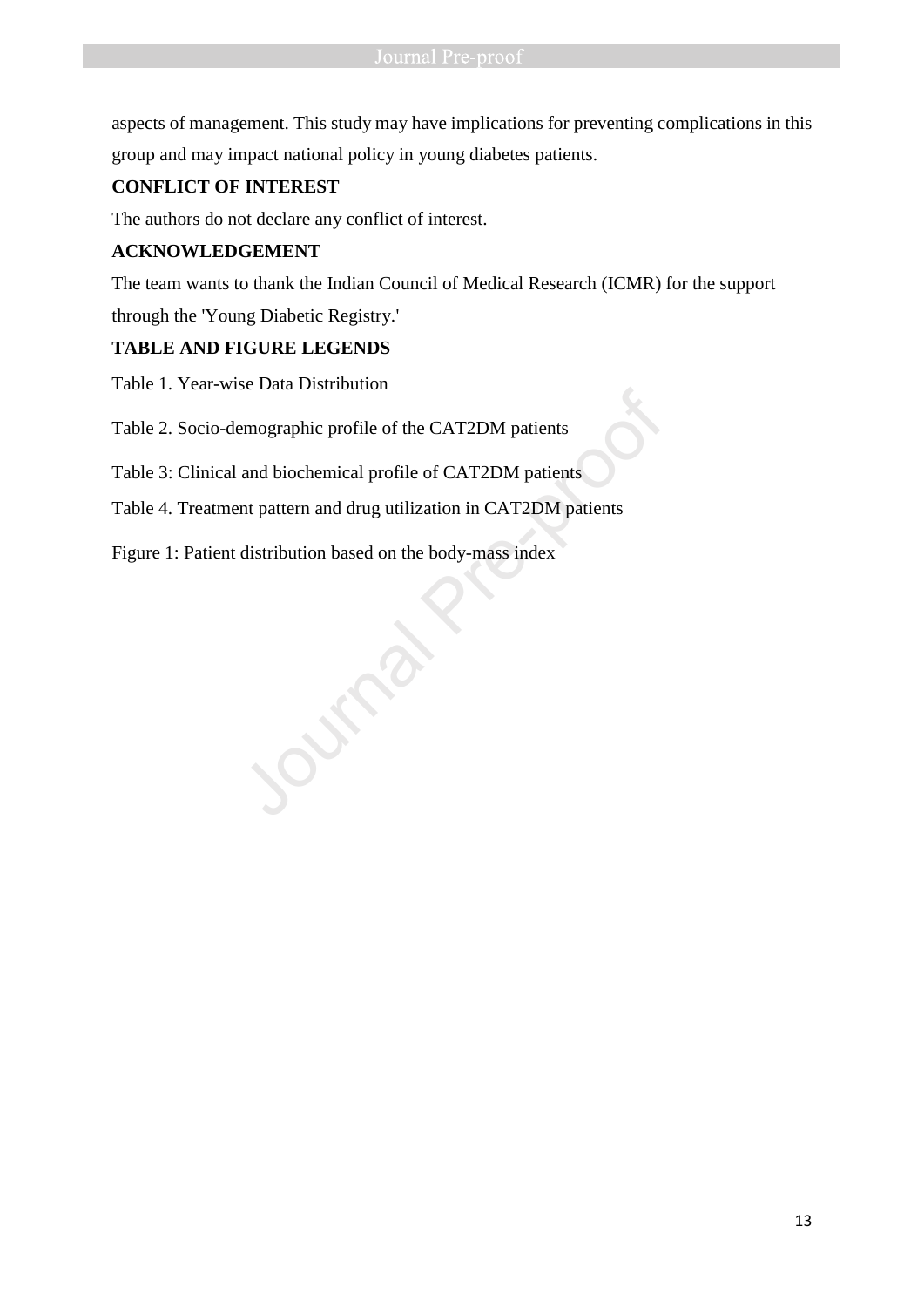### **REFERENCES**

- 1. Rosenbloom AL, Silverstein JH, Amemiya S et al. ISPAD Clinical Practice Consensus Guidelines 2006-2007. Type 2 diabetes mellitus in the child and adolescent. *Pediatr Diabetes* 2008; 9: 512-526.
- 2. Lobstein T, Frelut ML. Prevalence of overweight among children in Europe. *Obes Rev.*  2003; 4: 195-200.
- 3. Liu LL, Yi JP, Beyer J, Mayer-Davis EJ et al.; SEARCH for Diabetes in Youth Study Group: Type 1 and type 2 diabetes in Asian and Pacific Islander U.S. youth: the SEARCH for Diabetes in Youth Study. Diabetes Care 2009;32(Suppl 2):S133–S140.
- 4. Amutha A, Datta M, Unnikrishnan I.R. et al. Clinical profile of diabetes in the young seen between 1992 and 2009 at a specialist diabetes centre in south India. Prim. care diabetes. 2011;5(4):223-9.
- 5. Unnikrishnan AG, Bhatia E, Bhatia V et al. Type 1 diabetes versus type 2 diabetes with onset in persons younger than 20 years of age. Ann NY Acad Sci 2008;1150:239–244.
- 6. Kaufman FR: Insulin resistance syndrome: a pediatric perspective. Endocr Pract 2003;9(Suppl 2):78–80.
- 7. Hussain R, Rajesh B, Giridhar A et al. Knowledge and awareness about diabetes mellitus and diabetic retinopathy in suburban population of a South Indian state and its practice among the patients with diabetes mellitus: A population-based study. Indian J Ophthalmol. 2016;64(4):272-6. If for Diabetes in Youth Study. Diabetes Care 2009;32(Sup<br>A, Datta M, Unnikrishnan I.R. et al. Clinical profile of dia<br>veen 1992 and 2009 at a specialist diabetes centre in sout<br>2011;5(4):223-9.<br>hnan AG, Bhatia E, Bhatia V
- 8. Haines L, Wan KC, Lynn R et al. Rising incidence of type 2 diabetes in children in the U.K. Diabetes Care. 2007; 30(5):1097-101.
- 9. Vikram NK, Tandon N, Misra A et al: Correlates of Type 2 diabetes mellitus in children, adolescents and young adults in north India: a multisite collaborative casecontrol study. Diabet Med. 2006;23:293–298.
- 10. Das S, Samal KC, Baliarsinha AK et al. Lean (underweight) NIDDM—peculiarities and differences in metabolic and hormonal status—a pilot study. J Assoc Physicians India. 1995;43:339–342.
- 11. Bo A, Thomsen RW, Nielsen JS et al. Early-onset type 2 diabetes: Age gradient in clinical and behavioural risk factors in 5115 persons with newly diagnosed type 2 diabetes-Results from the DD2 study. Diabetes Metab Res Rev. 2018;34(3).
- 12. Huang Jx., Liao Yf, Li Ym. Clinical Features and Microvascular Complications Risk Factors of Early-onset Type 2 Diabetes Mellitus. *CURR MED SCI.* 2019;39, 754–758.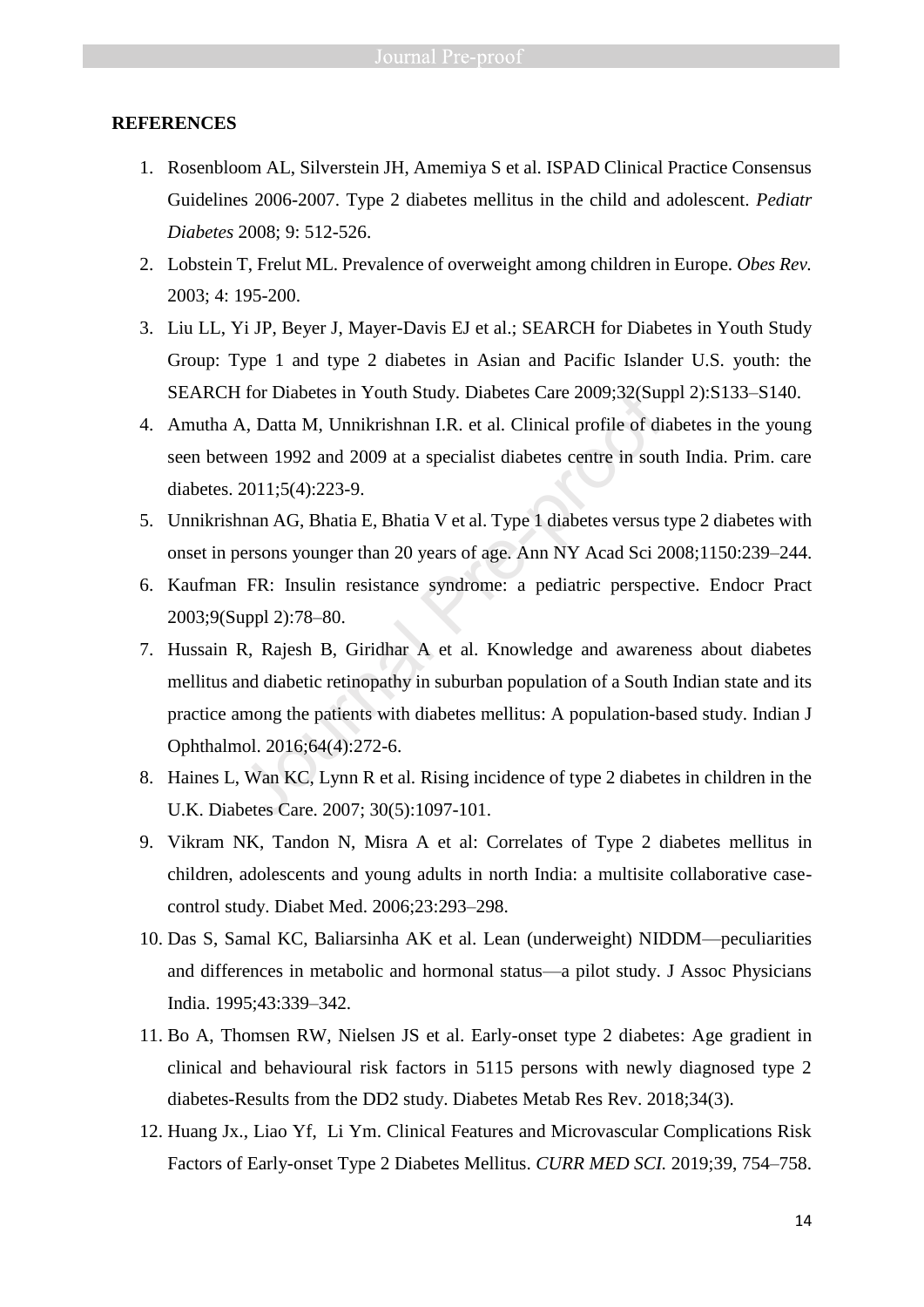- 13. Krakoff J., Lindsay R., Looker H. et al. Incidence of retinopathy and nephropathy in youth onset compared with adult-onset type 2 diabetes. Diabetes Care. 2003;26: 76–81
- 14. Dart AB, Sellers EA, Martens PJ et al. High burden of kidney disease in youth-onset type 2 diabetes. Diabetes Care. 2012;35(6):1265-71.
- 15. Dart AB, Martens PJ, Rigatto C et al. Earlier onset of complications in youth with type 2 diabetes. Diabetes Care. 2014;37(2):436-43.
- 16. Jones KL, Arslanian S, Peterokova VA et al. Effect of metformin in pediatric patients with type 2 diabetes: a randomized controlled trial. Diabetes Care. 2002; 25(1):89-94.
- 17. Gottschalk M, Danne T, Vlajnic A et al. Glimepiride versus metformin as monotherapy in pediatric patients with type 2 diabetes: a randomized, single-blind comparative study. Diabetes Care. 2007; 30(4):790-4.
- 18. Zeitler P, Hirst K, Pyle L et al; TODAY Study Group. Clinical trial to maintain glycemic control in youth with type 2 diabetes. N Engl J Med. 2012 Jun 14; 1. In pediatric patients with type 2 diabetes: a randomized, single-blind<br>Diabetes Care. 2007; 30(4):790-4.<br>Zeitler P, Hirst K, Pyle L et al; TODAY Study Group. Clinica<br>glycemic control in youth with type 2 diabetes. N Eng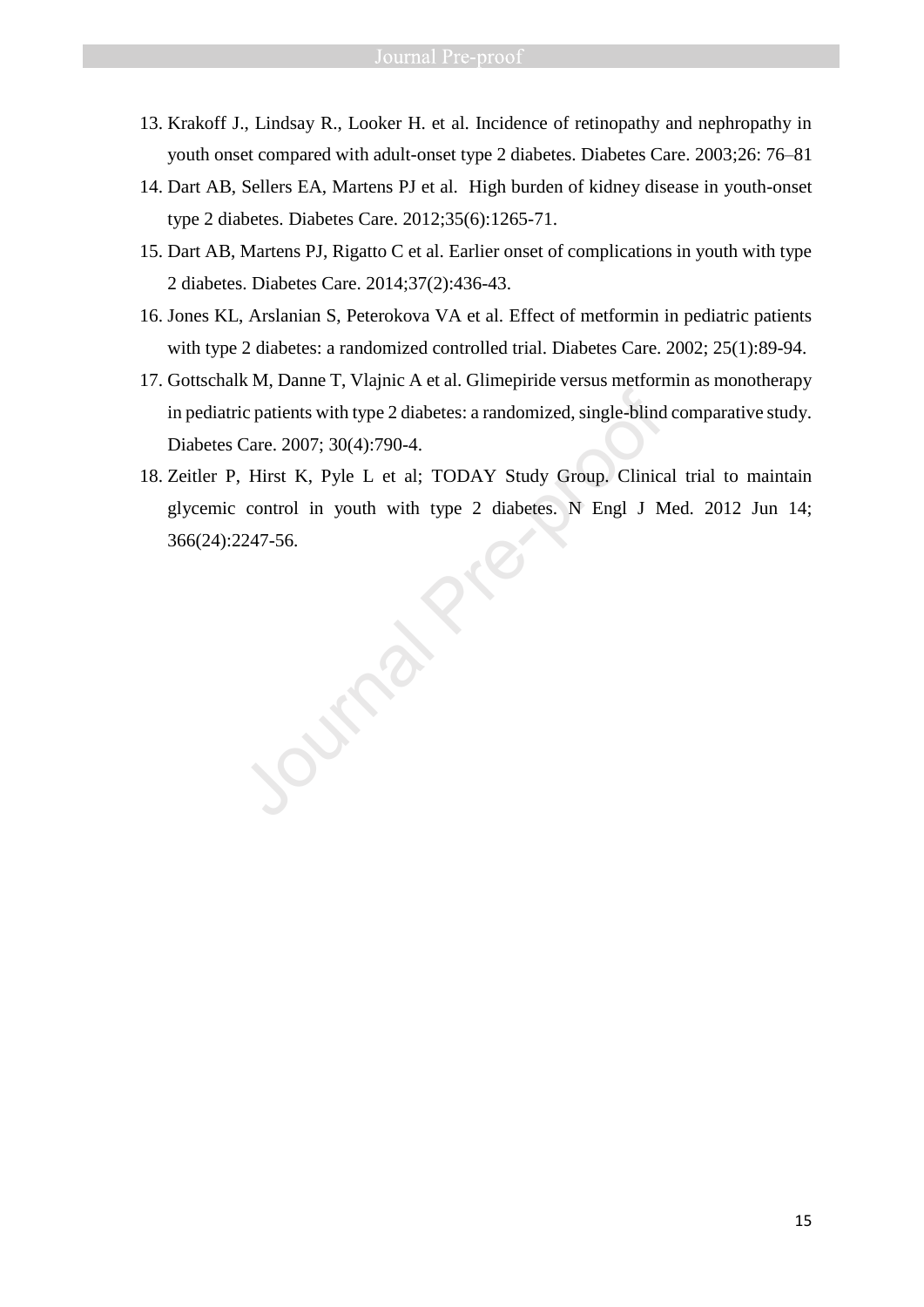| Year | $N$ (%)/130 |
|------|-------------|
| 2012 | 11(8.5)     |
| 2013 | 9(6.9)      |
| 2014 | 14(10.8)    |
| 2015 | 22(16.9)    |
| 2016 | 23(17.7)    |
| 2017 | 16(12.3)    |
| 2018 | 23(17.7)    |
| 2019 | 12(9.2)     |

### **Table 1. Year-wise Data Distribution**

2018 23 (17.7)<br>
2019 12 (9.2)<br>
2019 12 (9.2)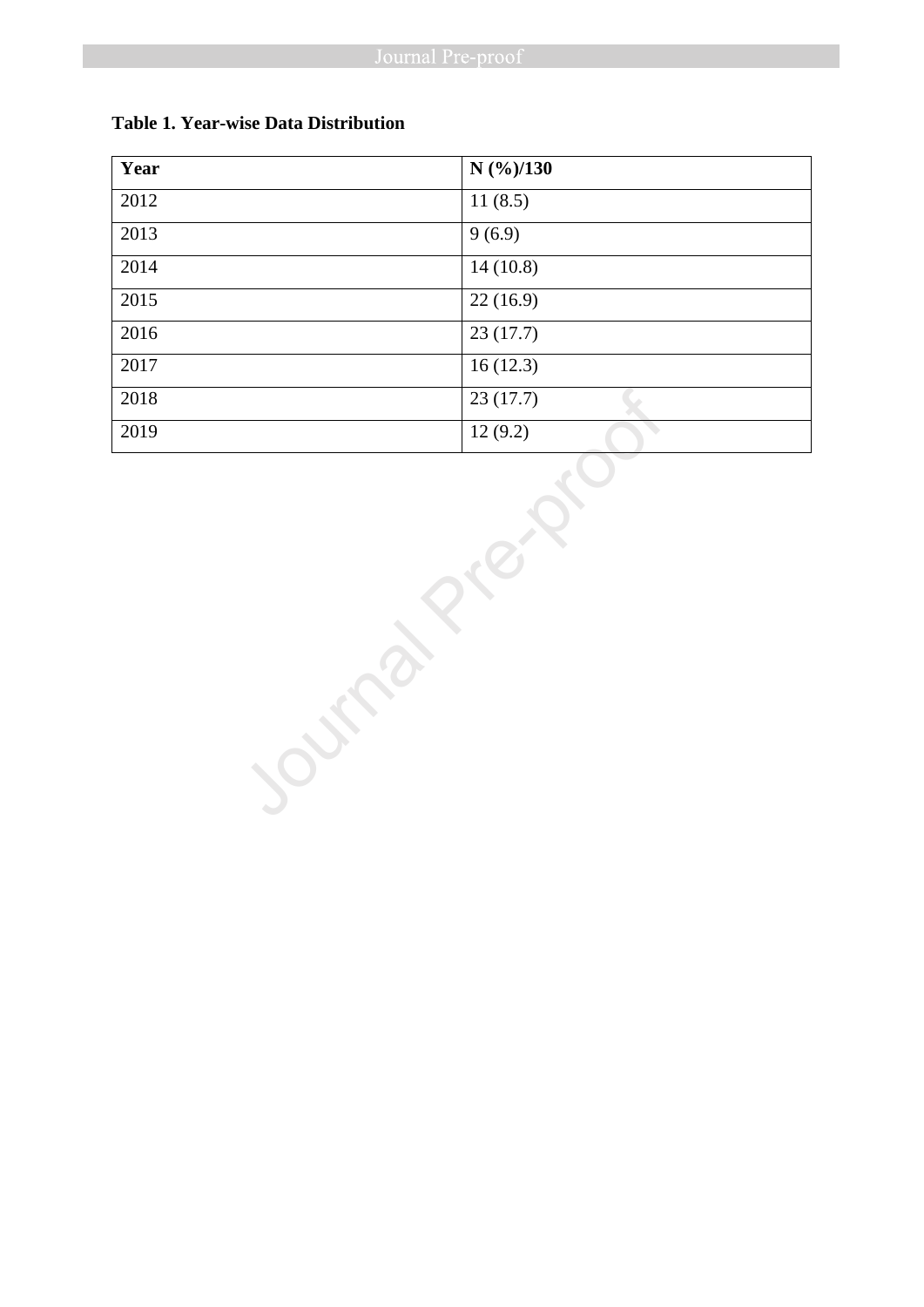| Socio-demographic Characteristics |                |
|-----------------------------------|----------------|
| Mean Age at presentation (Years)  | $23.3 \pm 5.7$ |
| Mean Age of Onset (Years)         | $20.9 + 4.6$   |
| <b>Age Category</b>               |                |
| $<$ 15 Years                      | 6(4.6)         |
| 16-20 Years                       | 27(20.8)       |
| 21-25 Years                       | 97 (74.6)      |
| <b>Gender</b>                     |                |
| Male                              | 59 (45.4)      |
| Female                            | 71 (54.6)      |
| <b>Education</b>                  |                |
| Literate                          | 3(2.3)         |
| Primary                           | 5(3.8)         |
| Middle                            | 9(6.9)         |
| Secondary                         | 27(20.8)       |
| Technical                         | 5(3.8)         |
| College & Above                   | 81 (62.3)      |
| <b>Family History</b>             | 47(36.2)       |
| Mother                            | 26(20.0)       |
| Father                            | 17(13.1)       |
| Siblings                          | 4(3.1)         |

# **Table 2. Socio-demographic profile of the CAT2DM patients**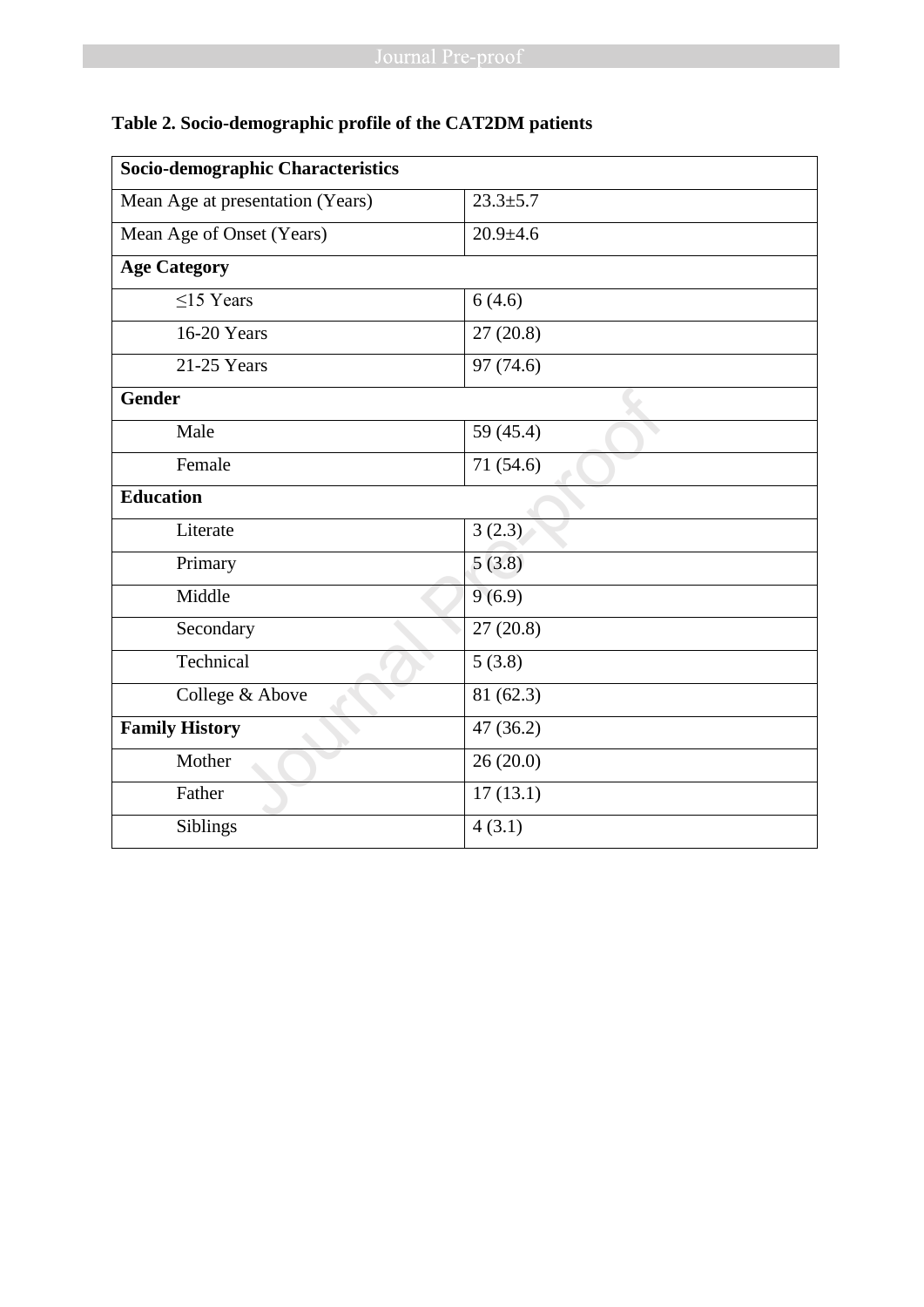| <b>Presentation</b>               |                                |
|-----------------------------------|--------------------------------|
| Osmotic                           | 45 (34.6)                      |
| Ketosis                           | 4(3.1)                         |
| Weight Loss                       | 36(27.7)                       |
| Non-specific symptoms             | 45(34.6)                       |
| <b>BMI</b> Category               |                                |
| $\sqrt{18 \text{ kg/m}^2}$        | 33(25.4)                       |
| 18-22.9 $\text{kg/m}^2$           | 25(19.2)                       |
| $23 - 27.4$ kg/m <sup>2</sup>     | 33(25.4)                       |
| $>27.5$ kg/m <sup>2</sup>         | 39(30.0)                       |
| <b>Comorbid conditions</b>        |                                |
| Hypertension                      | 7(5.4)                         |
| <b>Acanthosis nigricans</b>       | 11(8.5)                        |
| <b>Diabetes complications</b>     |                                |
| Retinopathy                       | 2(1.5)                         |
| Nephropathy                       | 2(1.5)                         |
| Neuropathy                        | 3(2.3)                         |
| Sepsis                            | 2(1.5)                         |
| <b>Biochemical profile</b>        |                                |
| Fasting blood sugar               | $198.7 \pm 89.6$               |
| 2 hours post-prandial blood sugar | $278.7 \pm 133.3$              |
| Random blood sugar                | $330.8 \pm 134.3$              |
| <b>Glycated Hemoglobin</b>        | $9.4 \pm 2.8$                  |
| C-Peptide                         | 2.00 (median) 1.40, 2.00, 3.23 |

# **Table 3: Clinical and biochemical profile of CAT2DM patients**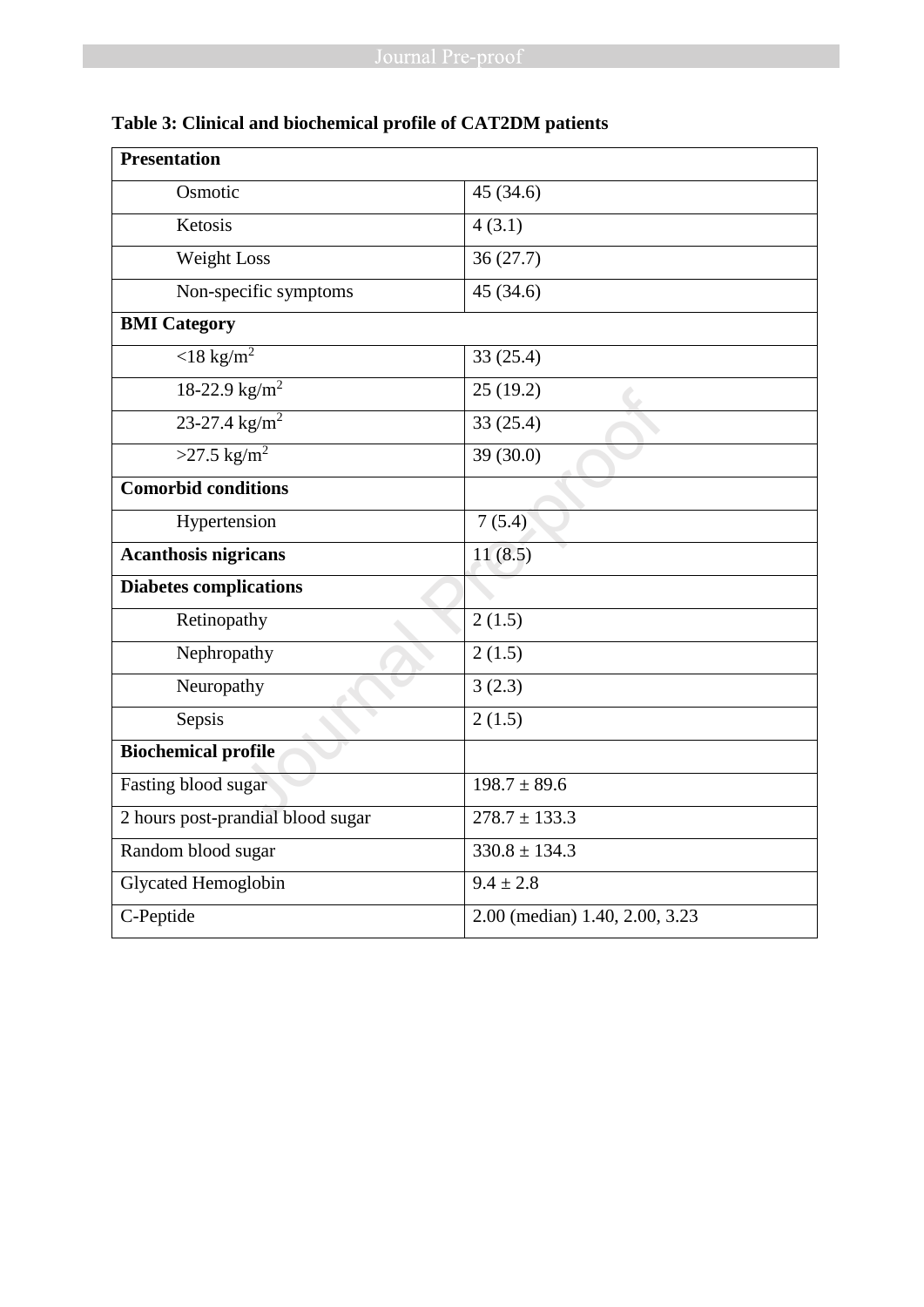| <b>Drugs</b>                  | $N$ (%)/130         |  |
|-------------------------------|---------------------|--|
| <b>OHA</b> Alone              | 79 (60.8)           |  |
| Combination (OHA and Insulin) | 45 (34.6)           |  |
| No medication                 | 6(4.6)              |  |
|                               |                     |  |
| Regular and pre-mix Insulin   | 45(34.5)            |  |
| Long Acting                   | $\overline{5(3.8)}$ |  |
| <b>Biguanides</b>             | 107(82.3)           |  |
| Sulfonylureas                 | 26(20.0)            |  |
| Glitazones                    | 32(2.3)             |  |
| Glucosidase Inhibitors        | 5(3.8)              |  |
| DPP IV Inhibitor              | 4(3.1)              |  |
|                               |                     |  |

# **Table 4. Treatment pattern and drug utilization in CAT2DM patients**